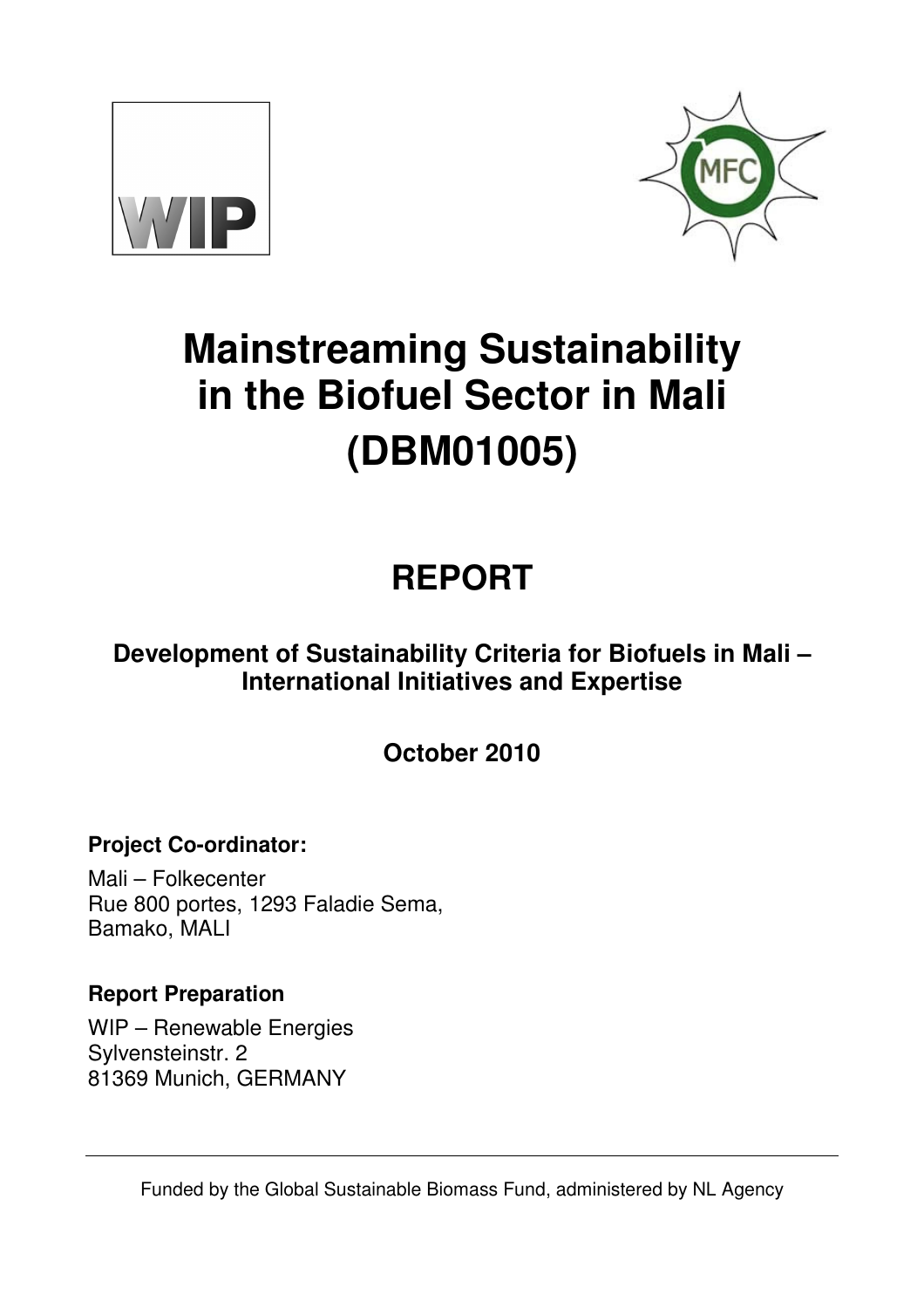This report is elaborated in the framework of the project Mainstreaming Sustainability in the Biofuel Sector in Mali (DBM01005) co-funded by the Global Sustainable Biomass Fund.

The main objective of this project is to develop sustainability criteria and certification to promote sustainability in the future biofuel sector in Mali. This development is based on a participatory process with the involvement of a large variety of biofuel stakeholders in Mali in order to identify a set of sustainability criteria adjusted to the framework conditions of biofuels development in Mali.

The present report presents an overview of recent and on-going international initiatives on sustainability criteria and certification with the aim to support activities in the field of sustainable biofuels development in Mali.

Report Preparation

Dr. Rainer Janssen, Dominik Rutz WIP – Renewable Energies Sylvensteinstr. 2 81369 Munich, GERMANY Tel.: +49 89 72012743 E-mail: rainer.janssen@wip-munich.de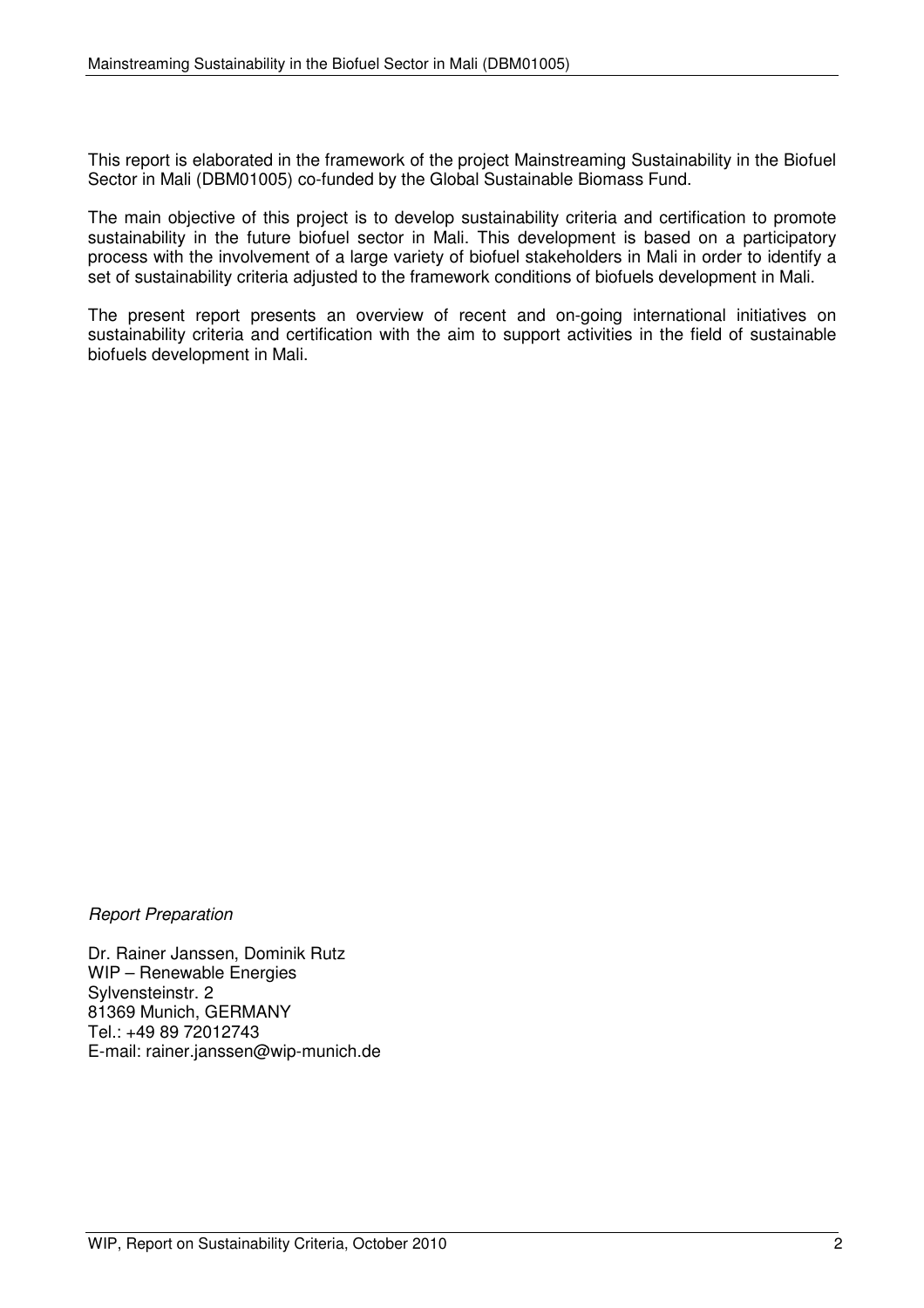# **CONTENT**

| 1.  |                                                                            |
|-----|----------------------------------------------------------------------------|
| 2.  |                                                                            |
| 3.  |                                                                            |
| 3.1 |                                                                            |
| 3.2 | International Sustainability and Carbon Certification System (ISCC)  6     |
| 3.3 |                                                                            |
| 3.4 |                                                                            |
| 3.5 | RSPO Principles and Criteria for Sustainable Palm Oil Production13         |
| 3.6 |                                                                            |
| 3.7 |                                                                            |
| 4.  |                                                                            |
| 4.1 | Identification of potential negative impacts - Stakeholder consultation 19 |
| 4.2 | Selection of suitable principles and criteria - Stakeholder consultation19 |
| 4.3 |                                                                            |
| 4.4 |                                                                            |
| 5.  |                                                                            |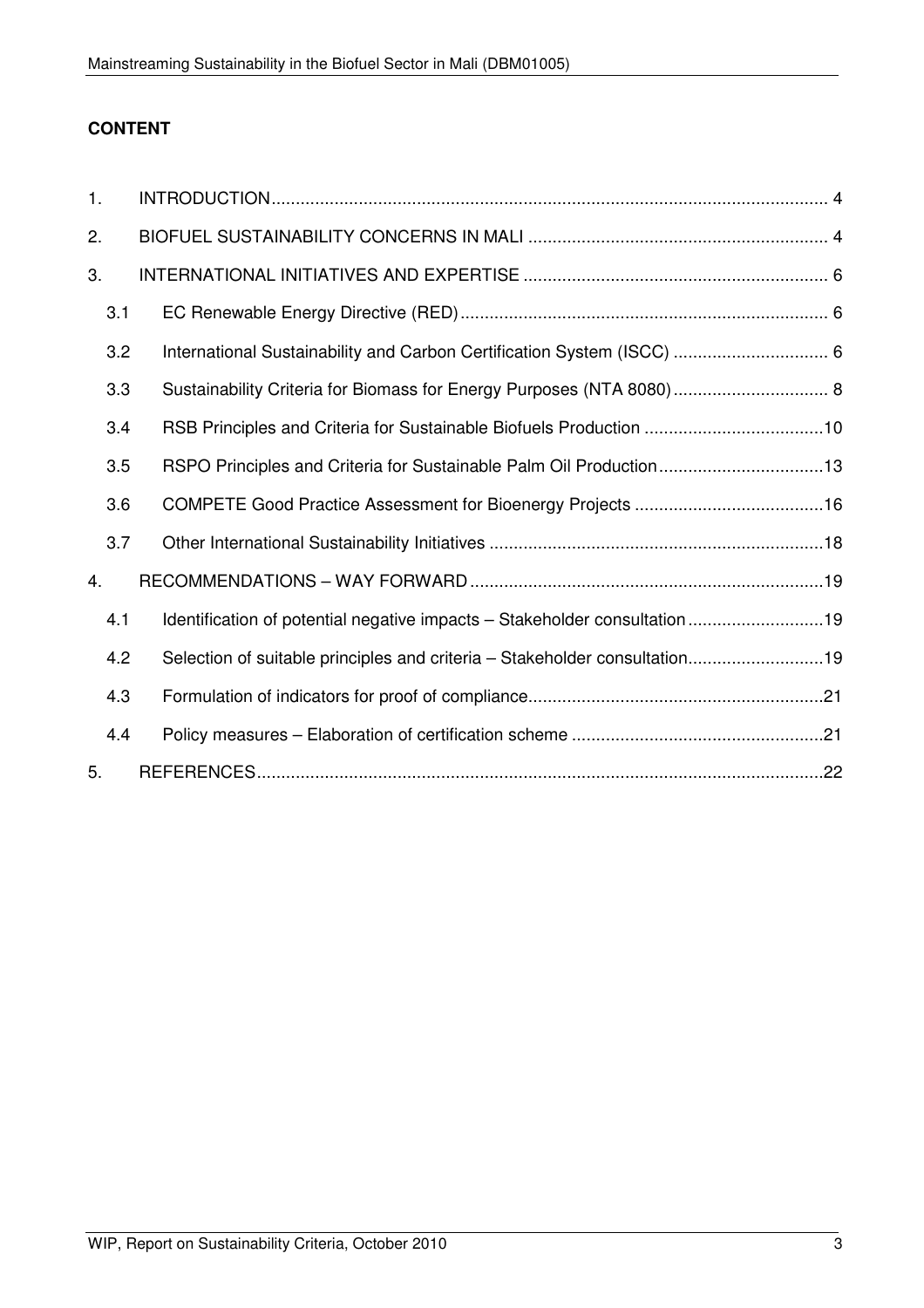# **1. INTRODUCTION**

During recent years the Government of Mali as well as the civil society in Mali has shown considerable interest in the development of a strong and sustainable biofuels sector. This development is embedded in several policy documents of the Government of Mali such as the Poverty Reduction Strategy with the following three main objectives for the period 2007-2011:

- Development of infrastructures and the productive sector
- Pursuance and consolidation of structural reforms
- Strengthening of the social sector (education, health, water access)

The achievement of these objectives addresses several priority areas of which three are closely interlinked with the development of a sustainable biofuels sector:

- Food security and rural development
- Development of small and medium size enterprises
- Protection and sustainable management of natural resources

In 2006 the National Strategy on Renewable Energy was published by the Ministry of Energy and Water (MEE) stating the targets of 10% reduction in fossil fuel imports by 2014, 15% by 2019, and 20% by 2024. This strategy includes the following main objectives:

- Improve access to energy especially from renewable sources
- Rationalise the use of existing energy sources
- Increase efficiency of the use of existing natural resources to produce energy
- Promote the sustainable use of biomass resources through the conservation and protection of forests
- Strengthen government capacity and streamline administrative procedures within the energy sector

Biofuels are foreseen to play a major role to achieve the objectives of the National Strategy on Renewable Energy. The National Agency for the Development of Biofuels (ANADEB), legally established on 5th June 2009, will be the implementing agency of the National Strategy on Biofuels. The main responsibilities of ANADEB include:

- Establishment of a centralized and harmonized framework for biofuel promotion
- Increase of the number of professionals working in the biofuels field
- Enacting of production licensing requirements and technical quality standards for biofuels
- Creation of a dialogue between main public and private actors in the field
- Promotion of trade between international partners in biofuels

Thereby, the National Strategy on Biofuels states the importance of ensuring the environmental, economic and social sustainability of the development of the biofuels sector in Mali, and ANADEB is currently involved in the elaboration of national sustainability criteria and a biofuel certification scheme suitable for the specific framework conditions in Mali. This activity is strongly supported by the present project Mainstreaming Sustainability in the Biofuel Sector in Mali which also serves to build capacity and expertise within ANADEB in the field of sustainable biofuels production.

# **2. BIOFUEL SUSTAINABILITY CONCERNS IN MALI**

The main motivations for the development of a biofuels sector in Mali, as in many other countries worldwide, are to contribute to the national energy security and to address the important problem of high and increasing crude oil prices which place pressure on the country's trade balance, as well as to contribute to an improved energy access and the creation of employment opportunities and significant revenues especially for the rural population.

The following paragraphs underline specific framework conditions important for considerations on ensuring sustainability of the biofuels sector in Mali (FARA, 2010).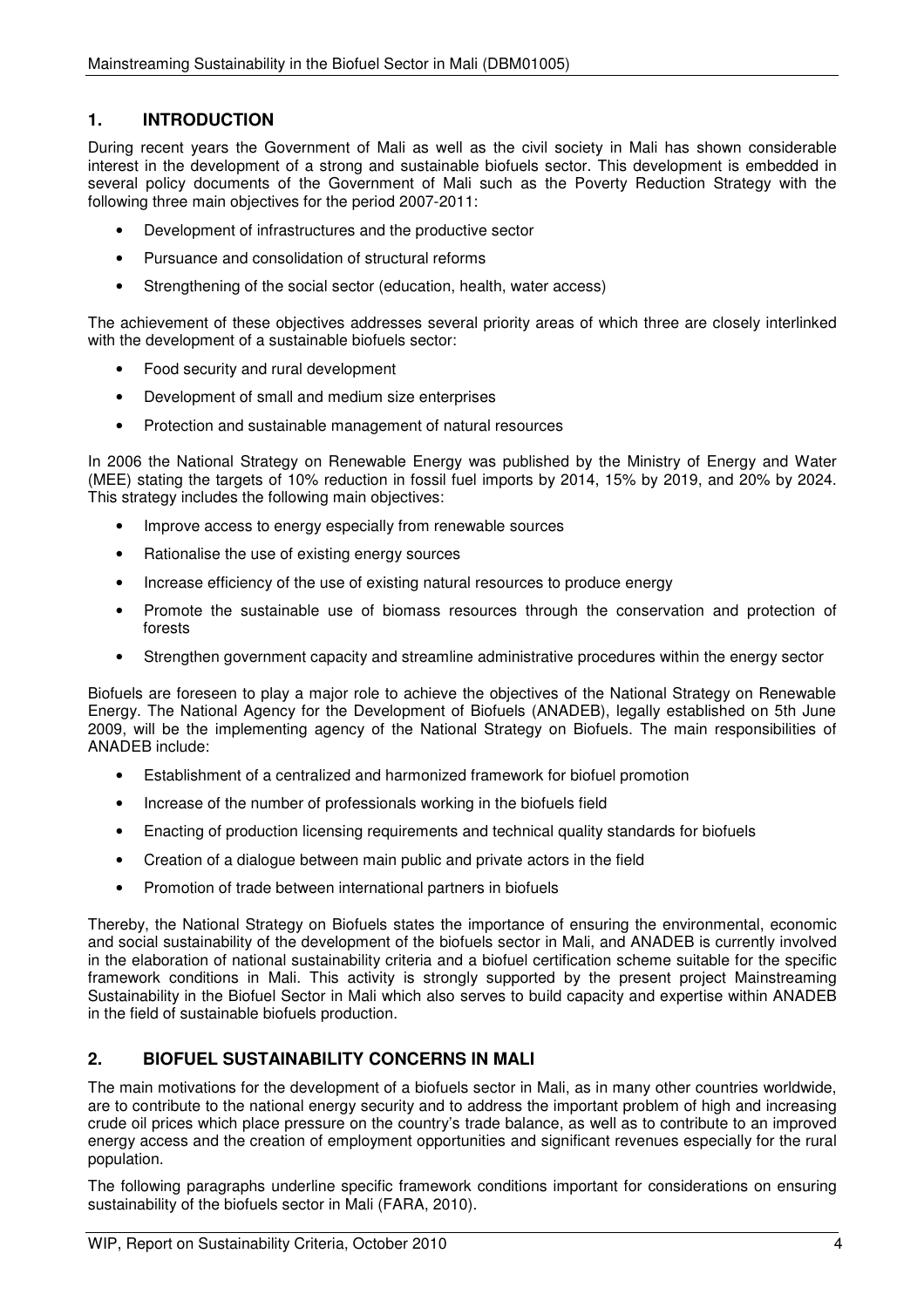#### (a) Food security

An important sustainability criterion for Mali is to avoid the conflict of agricultural production for food and biofuels production. Thereby, it needs to be ensured that the development of the biofuels sector in Mali does not have any negative impact on food production. On the contrary, investments in the agricultural sector triggered by biofuels production should lead to an increase of food production.

Food production in Mali has historically been highly variable due to fluctuating rainfall, which also influences river levels and hence irrigated as well as rainfed agriculture. This variability, combined with a low percentage of total agricultural production entering the market, causes volatile available food quantities as well as fluctuating prices for food products. It is estimated that a fourth of the households in Mali are in a chronic situation of food insecurity with cereal consumption representing around 50% of household expenses (UNDAF, 2009).

#### (b) Access to electricity

In Mali only about 23% of households have access to electricity (58% in urban areas and 11% in rural areas). Biofuels may therefore significantly contribute to rural electrification through the use of straight plant oil (e.g. Jatropha oil) in modified diesel engines for the decentralised production of electricity. Several villages in Mali have already been equipped with Multifunctional Platforms based on Jatropha oil to power agricultural machinery and to provide electricity for household consumption and for the operation of productive units.

#### (c) Employment and revenue generation

The development of a sustainable biofuels sector in Mali needs to ensure that sufficient revenues and jobs are created for local and national stakeholders including rural communities. This criterion will generally favour the local and national use of biofuels as transport fuels (e.g. as pure biofuels or through blending of biofuels with fossil fuels) or for decentralised small-scale electricity generation. If biofuels or raw materials for biofuels production are exported, mechanisms need to be put in place to guarantee appropriate revenue creation within Mali.

#### (d) Land tenure

Biofuel production in Mali should not have negative consequences on land tenure. The Malian land tenure is complex and characterised by the co-existence of customary and modern land tenure laws. Customary laws are usually oral, vague, variable, unpublished, and their co-existence with modern law is often still conflictual. Land conflicts which occur on a permanent basis are exacerbated by demographic growth, high urbanisation rate, recurrent drought and poor land management practices.

#### (e) Water availability

Biofuel production in Mali should not have negative impact on water quality, availability and use. More than 60% of the surface area of Mali is desertic or semi-desertic (74.8 million ha) and the 43.7 million hectares of land suitable for agriculture and lifestock production face a deficit in rainfall, droughts, and irregular water levels. Water access was identified as one of the main barriers for the production of biofuels in Mali.

#### (f) Soil protection

Soil erosion and degradation can result from the cultivation of energy plants as well as from the extraction of agricultural residues. Therefore, biofuel production in Mali should not lead to a degradation of soils caused for instance by inappropriate agricultural practices and fertiliser use.

The specific sustainability concerns for biofuel development in Mali highlighted above are meant to provide an initial overview and are by no means exhaustive. The development of a concise set of sustainability criteria should be based on extensive stakeholder involvement as foreseen in the framework of the project Mainstreaming Sustainability in the Biofuel Sector in Mali (see chapter 4).

In chapter 3, examples for sustainability principles and criteria are presented which have been developed within a variety of international initiatives. This overview can serve as guidance for the development of national sustainability criteria suitable in the Malian context.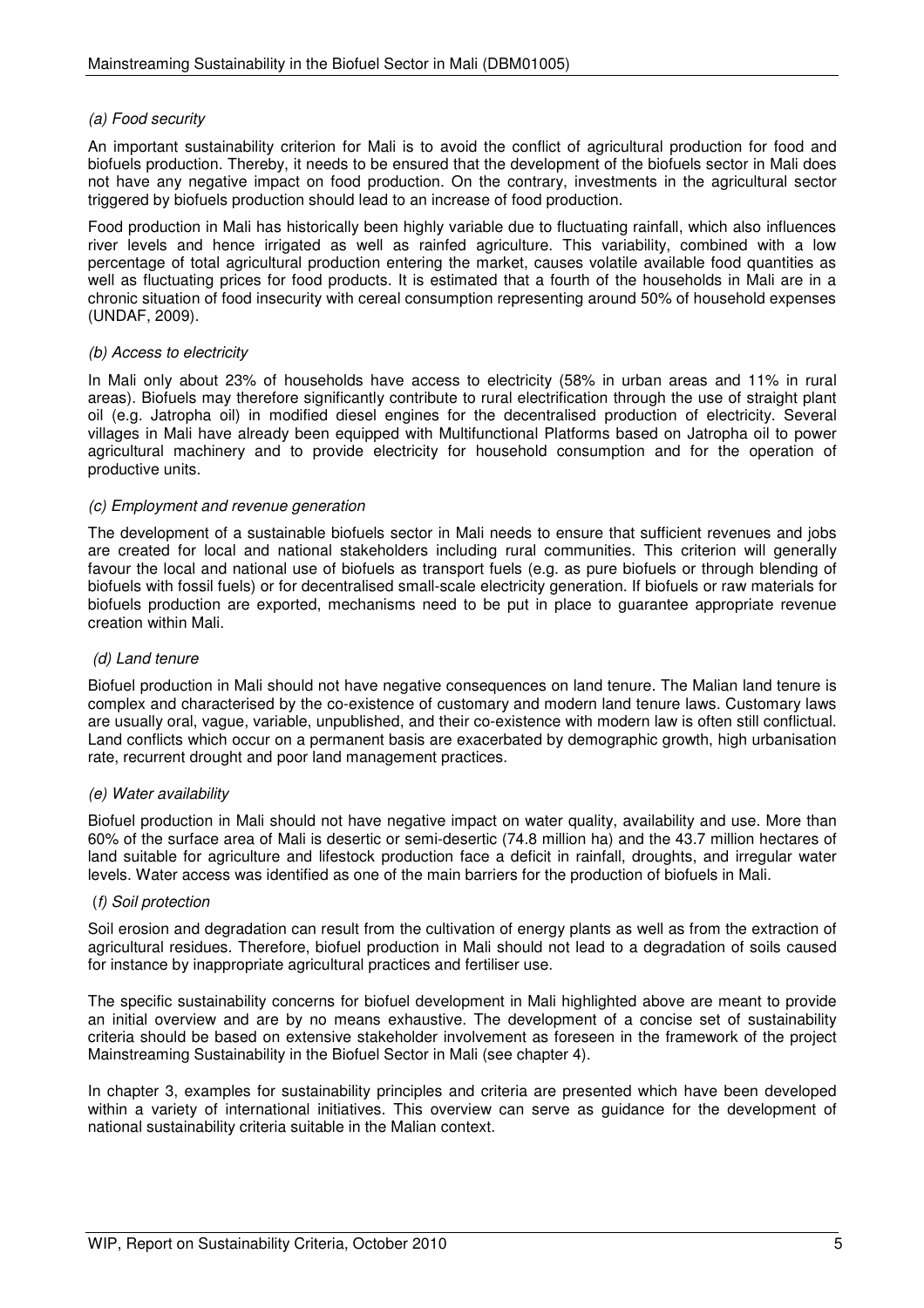## **3. INTERNATIONAL INITIATIVES AND EXPERTISE**

Since the 1990s a variety of sustainability standards have been developed for the production, processing and trade of biomass and agricultural products. More recently, sustainability schemes are introduced which specifically address the production and use of (liquid) biofuels.

The following chapters (chapters 3.1 to 3.6) present selected sustainability schemes which are considered suitable to provide assistance for the development of national sustainability criteria for Mali. Finally, chapter 3.7 presents a list of further sustainability schemes which may be consulted for additional information.

Recent overviews of existing sustainability schemes are given in a variety of publications, such as Froger (2010), BTG (2008), Ecofys (2009), GBEP (2008), Imperial College (2010), SEI and Tricorona (2008) and van Dam et al. (2008).

### **3.1 EC Renewable Energy Directive (RED)**

Within the European Union the development of the biofuels sector as well as exports of biofuels into Europe are mainly governed by the Renewable Energy Directive (RED, 2009) which came into force in June 2009.

The RED sets a target for all Member States to achieve a minimum of 10% renewable energy consumption in transport by 2020. In addition, the Fuel Quality Directive (FQD, 2009) sets a target for fuel suppliers in all Member States to achieve at least a 6% reduction in life cycle greenhouse gas (GHG) emissions across all transport fuels by 2020. Biofuels that count towards either of the targets will have to meet sustainability requirements, defined in Article 17 of the RED. These include mandatory aspects as well as reporting requirements, both of which will have to be implemented by EU Member States by December 2010.

The following sustainability requirements were introduced in the RED in order to address the growing concerns of the European public that increased biofuels production worldwide, as stimulated by the targets of the RED, may have severe negative environmental and socio-economic impacts, and may in fact not sufficiently contribute to the reduction of GHG emissions:

- GHG emissions savings: at least 35%, increasing to at least 50% from 1 January 2017, and 60% from 1 January 2018 for biofuels and bioliquids produced in installations which started production on or after 1 January 2017 (all using the EC methodology for lifecycle GHG emission calculation)..
- Biodiversity: Biofuels may not be made from raw material obtained from land with high biodiversity value in or after January 2008.
- Carbon stock: Biofuels may not be made from raw material obtained from land with high carbon stock or land that was peatland in January 2008.
- Cross compliance: Biofuel feedstocks grown in the European Community must be cultivated according to the European Commission's "cross compliance" requirements (part A and point 9 of Annex II to Council Regulation (EC) No 73/2009 of 19 January 2009).

In addition, the RED includes reporting obligations on environmental, social and development aspects such as impacts on air, soil and water, impacts on food availability and prices, as well as impacts on land use rights and labour conditions. In 2012 the EC will report on whether to introduce additional sustainability requirements or other corrective actions. The exact definitions of the reporting requirements for economic operators will be defined through the Comitology process before the end of 2010.

The RED also commits the EC to report by the end of 2010 on the impact of indirect land use change (iLUC) on GHG emissions from biofuels. This could lead to a proposal to include the impacts of iLUC in the RED GHG calculation methodology for biofuels.

#### **3.2 International Sustainability and Carbon Certification System (ISCC)**

In order to comply with the obligations for EU Member States set by the RED, the German Government enacted the German Ordinance on Requirements for the Sustainable Production of Biofuels (Biokraft-NachV) in September 2009 (revised in June 2010).

The sustainability system ISCC is the first certification system for sustainable biofuels and biomass approved according to the German Ordinance (Biokraft-NachV) by the authority BLE (Federal Agency for Agriculture and Food). The ISCC certification system is supported by the German Federal Ministry of Food, Agriculture and Consumer Protection via the Agency for Renewable Resources (FNR).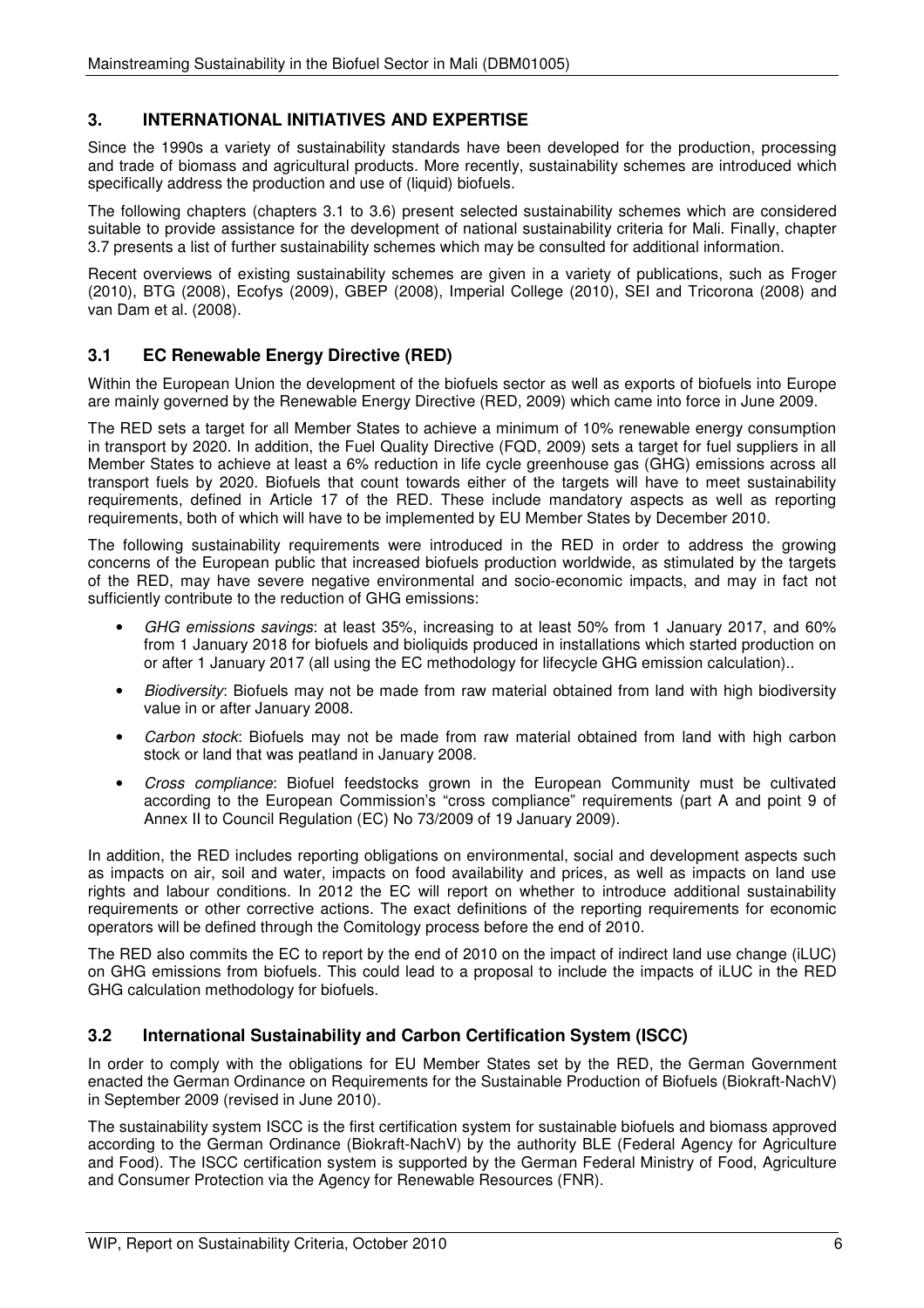The objective of ISCC is to establish an international, practical and transparent system for the certification of biomass and bioenergy. ISCC is oriented towards the reduction of greenhouse gas emissions, sustainable use of land, protection of natural biospheres and social sustainability (ISCC 202, 2010). The ISCC system was developed and tested with the participation of stakeholders along the entire supply chain, from NGOs, governmental organizations and research institutes in different countries.

With respect to the certification of sustainable biofuels, the ISCC system consists of the following 6 core components:

- (1) The sustainability audit at farm level for which the ISCC Producer Checklist is used. This checklist consists of principles (see Table 1), control points, compliance criteria, indicators, and guidance that shall be used within the ISCC system by independent third party certification bodies to verify whether the biomass production takes place in a sustainable manner. Compliance with the ISCC Standard consists of three types of control points:
	- Major Musts (complete compliance is compulsory).
	- Minor Musts (90% compliance is mandatory)
	- Recommendations (No minimum percentage of compliance set).
- (2) The sustainability audit at conversion plant level for which the ISCC Conversion Plant Checklist can be used and which takes place on a voluntary basis.
- (3) The ISCC registry where audited sites and the audited land and all certificates are registered.
- (4) The GHG methodology and data templates to collect the relevant data for the GHG calculation.
- (5) The chain of custody (CoC) audit for which auditors can use the ISCC CoC Checklist.
- (6) The meta system which allows for the endorsement of other existing certification schemes that can be used to cover all of the ISCC Requirements or parts thereof which could be complemented by components of ISCC.

Table 1: Sustainability principles of the ISCC system

| International Sustainability and Carbon Certification System (ISCC) |                                                                                                                                                                                                                                                                         |  |  |
|---------------------------------------------------------------------|-------------------------------------------------------------------------------------------------------------------------------------------------------------------------------------------------------------------------------------------------------------------------|--|--|
| <b>Principle 1</b>                                                  | Biomass shall not be produced on land with high biodiversity value or high carbon stock and<br>not from peat land (according to Article 17, 3. of the Directive 2009/28/EC and § 4 to 6 of the<br>German BioSt-NachV and BioKraft-NachV). HCV areas shall be protected. |  |  |
| <b>Criterion 1.1</b>                                                | Biomass is not produced on land with high biodiversity value.                                                                                                                                                                                                           |  |  |
| <b>Criterion 1.2</b>                                                | Biomass is not produced on grassland with high biodiversity.                                                                                                                                                                                                            |  |  |
| Criterion 1.3                                                       | Biomass is not produced on land with high carbon stock.                                                                                                                                                                                                                 |  |  |
| <b>Criterion 1.4</b>                                                | Biomass is not produced on land that was peatland in January 2008 or thereafter.                                                                                                                                                                                        |  |  |
| <b>Criterion 1.5</b>                                                | If land was converted after January 1, 2008, the conversion and the use should not run contrary to<br>principle 1.                                                                                                                                                      |  |  |
| Criterion 1.6                                                       | The agricultural enterprise or site to be audited does not have other production areas that do not<br>comply with the requirements of this standard.                                                                                                                    |  |  |
| <b>Principle 2</b>                                                  | Biomass shall be produced in an environmentally responsible way. This includes the<br>protection of soil, water and air and the application of Good Agricultural Practices                                                                                              |  |  |
| Criteria                                                            | See reference ISCC 202 (2010) for details                                                                                                                                                                                                                               |  |  |
| <b>Principle 3</b>                                                  | Safe working conditions through training and education, use of protective clothing and<br>proper and timely assistance in the event of accidents                                                                                                                        |  |  |
| Criteria                                                            | See reference ISCC 202 (2010) for details                                                                                                                                                                                                                               |  |  |
| <b>Principle 4</b>                                                  | Biomass production shall not violate human rights, labour rights or land rights. It shall<br>promote responsible labour conditions and workers' health, safety and welfare and shall be<br>based on responsible community relations                                     |  |  |
| <b>Criteria</b>                                                     | See reference ISCC 202 (2010) for details                                                                                                                                                                                                                               |  |  |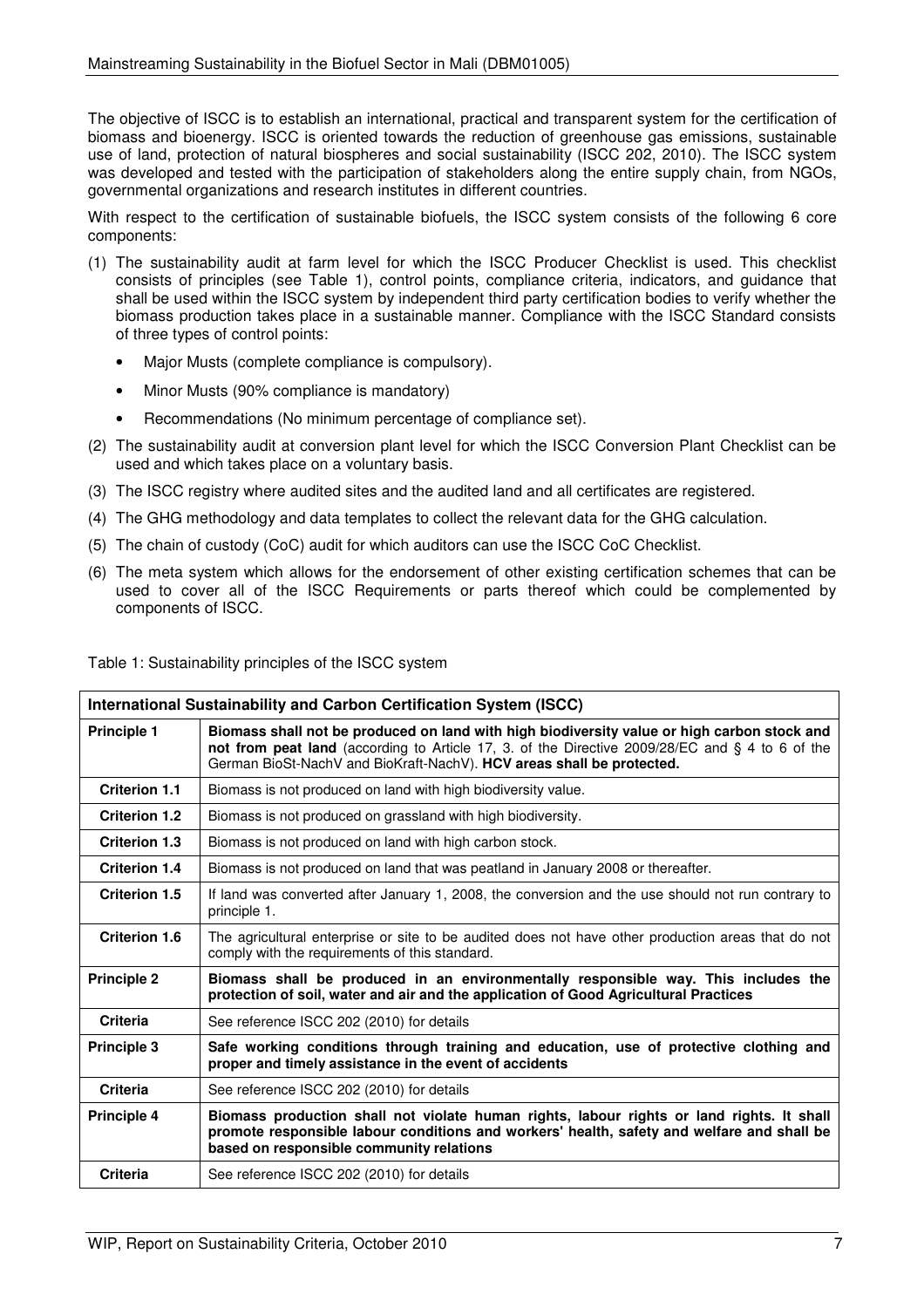| International Sustainability and Carbon Certification System (ISCC) (cont.)                                                                                                |                                                |  |  |
|----------------------------------------------------------------------------------------------------------------------------------------------------------------------------|------------------------------------------------|--|--|
| Biomass production shall take place in compliance with all applicable regional and national<br><b>Principle 5</b><br>laws and shall follow relevant international treaties |                                                |  |  |
| <b>Criteria</b>                                                                                                                                                            | See reference ISCC 202 (2010) for details      |  |  |
| <b>Principle 6</b>                                                                                                                                                         | Good management practices shall be implemented |  |  |
| Criteria                                                                                                                                                                   | See reference ISCC 202 (2010) for details      |  |  |

The sustainability system ISCC can already today be used by biofuel producers in Mali aiming at exporting biofuels into the European market. The system covers all sustainability requirements specified by the European Renewable Energy Directive. In addition it is foreseen to facilitate the adaptation of the ISCC system to national or regional conditions and crops which can take place within National Technical Working Groups (NTWG).

Further information is available at the website: www.iscc-system.org.

#### **3.3 Sustainability Criteria for Biomass for Energy Purposes (NTA 8080)**

In the European Union the Netherlands took a leading role in the development of sustainability criteria for biomass through the report "Testing framework for sustainable biomass" (Cramer report) elaborated in February 2007 by a multi-stakeholder working group under the chairmanship of Jacqueline Cramer (Cramer, 2007).

The Cramer report identified 6 themes within which sustainability criteria are formulated (Cramer Criteria), namely greenhouse gas emissions, competition with food or other local applications, biodiversity, environment, prosperity, and social well-being (see Table 2). Potential indicators to measure compliance with the sustainability criteria are presented in the reference (Cramer, 2007).

These Cramer criteria are broadly supported in the Netherlands and serve as the basis for the current development of the Netherlands Technical Agreements NTA 8080 on Sustainability Criteria for Biomass for Energy Purposes and NTA 8081 (certification scheme) by the Dutch standardisation body NEN (NEderlandse Norm).

| Sustainability Criteria for Biomass for Energy Purposes (NTA 8080)                                                                                                                                                               |                                                                                                                                                         |  |  |  |
|----------------------------------------------------------------------------------------------------------------------------------------------------------------------------------------------------------------------------------|---------------------------------------------------------------------------------------------------------------------------------------------------------|--|--|--|
| <b>Principle 1</b>                                                                                                                                                                                                               | The greenhouse gas balance of the production chain and application of the biomass must be<br>positive                                                   |  |  |  |
| <b>Criterion 1.1</b><br>In the application of biomass a net emission reduction of greenhouse gases must take place along<br>the whole chain. The reduction is calculated in relation to a reference situation with fossil fuels. |                                                                                                                                                         |  |  |  |
| <b>Principle 2</b>                                                                                                                                                                                                               | Biomass production must not be at the expense of important carbon sinks in the vegetation<br>and in the soil                                            |  |  |  |
| <b>Criterion 2.1</b>                                                                                                                                                                                                             | Conservation of above-ground (vegetation) carbon sinks when biomass units are installed.                                                                |  |  |  |
| <b>Criterion 2.2</b>                                                                                                                                                                                                             | The conservation of underground (soil) carbon sinks when biomass units are installed.                                                                   |  |  |  |
| <b>Principle 3</b>                                                                                                                                                                                                               | The production of biomass for energy must not endanger the food supply and local biomass<br>applications (energy supply, medicines, building materials) |  |  |  |
| <b>Criterion 3.1</b>                                                                                                                                                                                                             | Insight into the change of land use in the region of the biomass production unit.                                                                       |  |  |  |
| <b>Criterion 3.2</b>                                                                                                                                                                                                             | Insight into the change of prices of food and land in the area of the biomass production unit.                                                          |  |  |  |
| <b>Principle 4</b><br>Biomass production must not affect protected or vulnerable biodiversity and will, where<br>possible, have to strengthen biodiversity                                                                       |                                                                                                                                                         |  |  |  |
| <b>Criterion 4.1</b>                                                                                                                                                                                                             | No violation of national laws and regulations that are applicable to biomass production and the<br>production area.                                     |  |  |  |

Table 2: Sustainability principles and criteria of NTA 8080 (Cramer Criteria)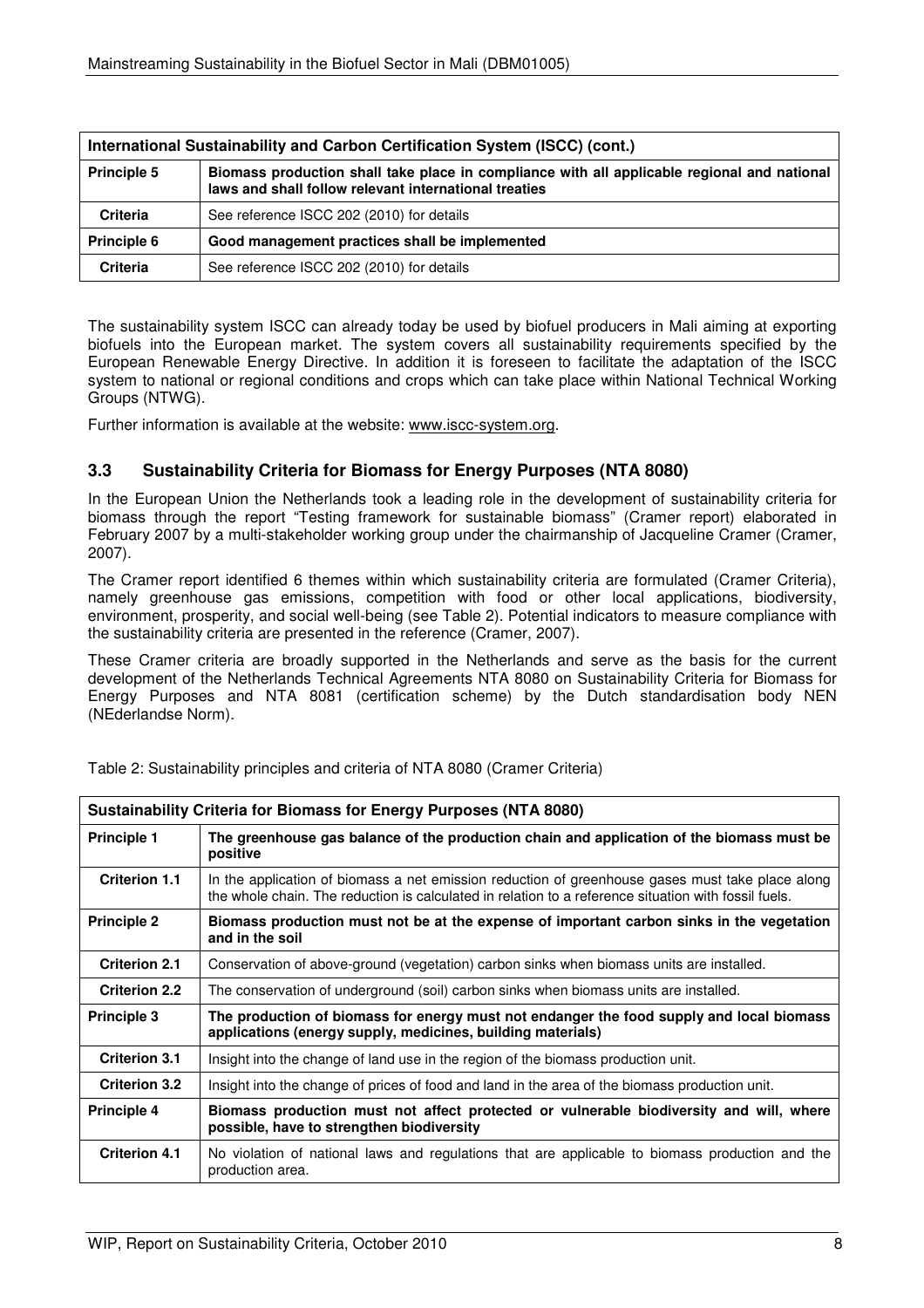| Sustainability Criteria for Biomass for Energy Purposes (NTA 8080) (cont.)                                                                                       |                                                                                                                                                                                     |  |  |  |
|------------------------------------------------------------------------------------------------------------------------------------------------------------------|-------------------------------------------------------------------------------------------------------------------------------------------------------------------------------------|--|--|--|
| <b>Criterion 4.2</b>                                                                                                                                             | In new or recent developments, no deterioration of biodiversity by biomass production in protected<br>areas.                                                                        |  |  |  |
| <b>Criterion 4.3</b>                                                                                                                                             | In new or recent developments, no deterioration of biodiversity in other areas with high biodiversity<br>value, vulnerability or high agrarian, nature and/or cultural values.      |  |  |  |
| <b>Criterion 4.4</b>                                                                                                                                             | In new or recent developments, maintenance or recovery of biodiversity within biomass production<br>units.                                                                          |  |  |  |
| <b>Criterion 4.5</b>                                                                                                                                             | Strengthening of biodiversity where this is possible, during development and by the management of<br>existing production units.                                                     |  |  |  |
| <b>Principle 5</b>                                                                                                                                               | In the production and processing of biomass the soil and the soil quality are retained or<br>improved                                                                               |  |  |  |
| <b>Criterion 5.1</b>                                                                                                                                             | No violation of national laws and regulations that are applicable to soil management.                                                                                               |  |  |  |
| <b>Criterion 5.2</b>                                                                                                                                             | In the production and processing of biomass best practices must be applied to retain or improve the<br>soil and soil quality.                                                       |  |  |  |
| <b>Criterion 5.3</b>                                                                                                                                             | The use of residual products must not be at variance with other local functions for the conservation<br>of the soil.                                                                |  |  |  |
| Principle 6<br>In the production and processing of biomass ground and surface water must not be depleted<br>and the water quality must be maintained or improved |                                                                                                                                                                                     |  |  |  |
| <b>Criterion 6.1</b>                                                                                                                                             | No violation of national laws and regulations that are applicable to water management.                                                                                              |  |  |  |
| <b>Criterion 6.2</b>                                                                                                                                             | In the production and processing of biomass best practices must be applied to restrict the use of<br>water and to retain or improve ground and surface water quality.               |  |  |  |
| <b>Criterion 6.3</b>                                                                                                                                             | In the production and processing of biomass no use must be made of water from non-renewable<br>sources.                                                                             |  |  |  |
| <b>Principle 7</b>                                                                                                                                               | In the production and processing of biomass the air quality must be maintained or improved                                                                                          |  |  |  |
| <b>Criterion 7.1</b>                                                                                                                                             | No violation of national laws and regulations that are applicable to emissions and air quality.                                                                                     |  |  |  |
| <b>Criterion 7.2</b>                                                                                                                                             | In the production and processing of biomass best practices must be applied to reduce emissions<br>and air pollution.                                                                |  |  |  |
| <b>Criterion 7.3</b>                                                                                                                                             | No burning as part of the installation or management of biomass production units (BPUs).                                                                                            |  |  |  |
| <b>Principle 8</b>                                                                                                                                               | The production of biomass must contribute towards local prosperity                                                                                                                  |  |  |  |
| <b>Criterion 8.1</b>                                                                                                                                             | Positive contribution of private company activities towards the local economy and activities.                                                                                       |  |  |  |
| <b>Principle 9</b>                                                                                                                                               | The production of biomass must contribute towards the social well-being of the employees<br>and the local population                                                                |  |  |  |
| <b>Criterion 9.1</b>                                                                                                                                             | No negative effects on the working conditions of employees.                                                                                                                         |  |  |  |
| <b>Criterion 9.2</b>                                                                                                                                             | No negative effects on human rights.                                                                                                                                                |  |  |  |
| <b>Criterion 9.3</b>                                                                                                                                             | The use of land must not lead to the violation of official property and use, and customary law without<br>the free and prior consent of the sufficiently informed local population. |  |  |  |
| <b>Criterion 9.4</b>                                                                                                                                             | Positive contribution to the well-being of local population.                                                                                                                        |  |  |  |
| <b>Criterion 9.5</b>                                                                                                                                             | Insight into possible violations of the integrity of the company.                                                                                                                   |  |  |  |

The Dutch biomass certification scheme is currently undergoing national and international pilot testing, and operability is foreseen in 2011.

The Sustainability Criteria for Biomass for Energy Purposes (NTA 8080) have already been presented to biofuel stakeholders in Mali on the occasion of a workshop in Bamako on 22-23 July 2010. The Cramer Criteria certainly provide good guidance for the development of national sustainability criteria suitable in the Malian context.

Further information is available at the website: http://www.senternovem.nl/sustainablebiomassimport/general/index.asp.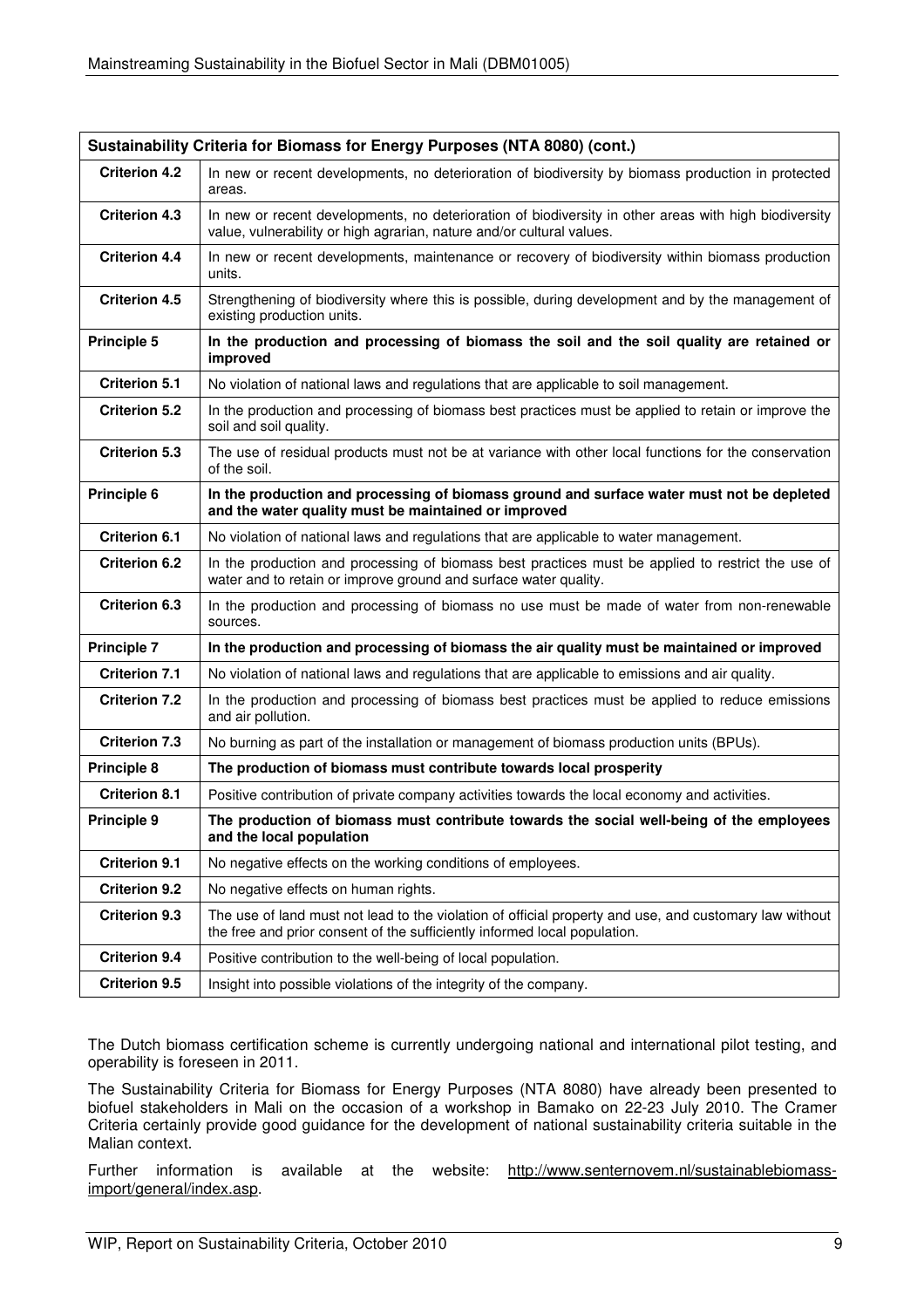## **3.4 RSB Principles and Criteria for Sustainable Biofuels Production**

The Roundtable on Sustainable Biofuels (RSB) was initiated and is coordinated by the Energy Centre (CEN) of the Ecole Polytechnique Fédérale de Lausanne (EPFL), Switzerland.

The RSB is a multi-stakeholder initiative, which develops a standard for sustainable biofuel production through an international consultation process (meetings, teleconferences and online discussions). It gathers experts from about 40 countries and various sectors, from NGOs to oil companies, from academic scientists to government representatives.

In August 2008, the first draft of principles and criteria (Version Zero) was released, after one year of international consultation. These principles and criteria are generic and shall apply to any feedstock and to any region worldwide.

With the publication of Version One in November 2009 (RSB1.0, 2009), the RSB entered into a new phase in which the content of the RSB Standard will be implemented through a certification system applicable to biofuel operations throughout the world, issuing certificates to recognize operations which meet the criteria. During 2010 the RSB pilot tested the Standard through different supply chains in different regions of the world.

Version 1.1 of the RSB Standard (see Table 3) reflects the changes made based on feedback received from pilot projects (RSB1.1, 2010). In November 2010 the approval of Version Two by the RSB Steering Board is foreseen, and the RSB seeks to be an operational certification standard and begin to issue its first compliance certificates in 2011.

| RSB Principles and Criteria for Sustainable Biofuels Production (Version 1.1) |                                                                                                                                                                                                                                                                                                                                                                                                                                                                                                                                                                                                                                      |  |  |  |
|-------------------------------------------------------------------------------|--------------------------------------------------------------------------------------------------------------------------------------------------------------------------------------------------------------------------------------------------------------------------------------------------------------------------------------------------------------------------------------------------------------------------------------------------------------------------------------------------------------------------------------------------------------------------------------------------------------------------------------|--|--|--|
| <b>Principle 1</b>                                                            | Biofuel operations shall follow all applicable laws and regulations                                                                                                                                                                                                                                                                                                                                                                                                                                                                                                                                                                  |  |  |  |
| <b>Criterion 1</b>                                                            | Biofuel operations shall comply with all applicable laws and regulations of the country in which the<br>operation occurs and with relevant international laws and agreements.                                                                                                                                                                                                                                                                                                                                                                                                                                                        |  |  |  |
| <b>Principle 2</b>                                                            | Sustainable biofuel operations shall be planned, implemented, and continuously improved<br>through an open, transparent, and consultative impact assessment and management process<br>and an economic viability analysis.                                                                                                                                                                                                                                                                                                                                                                                                            |  |  |  |
| <b>Criterion 2.a</b>                                                          | Biofuel operations shall undertake an impact assessment process to assess impacts and risks and<br>ensure sustainability through the development of effective and efficient implementation, mitigation,<br>monitoring and evaluation plans.                                                                                                                                                                                                                                                                                                                                                                                          |  |  |  |
| <b>Criterion 2.b</b>                                                          | Free, Prior & Informed Consent (FPIC) shall form the basis for the process to be followed during all<br>stakeholder consultation, which shall be gender sensitive and result in consensus-driven negotiated<br>agreements.                                                                                                                                                                                                                                                                                                                                                                                                           |  |  |  |
| <b>Criterion 2.c</b>                                                          | Biofuel operators shall implement a business plan that reflects a commitment to long-term economic<br>viability.                                                                                                                                                                                                                                                                                                                                                                                                                                                                                                                     |  |  |  |
| <b>Principle 3</b>                                                            | Biofuels shall contribute to climate change mitigation by significantly reducing lifecycle GHG<br>emissions as compared to fossil fuels                                                                                                                                                                                                                                                                                                                                                                                                                                                                                              |  |  |  |
| Criterion 3.a                                                                 | In geographic areas with legislative biofuel policy or regulations in force, in which biofuel must meet<br>GHG reduction requirements across its lifecycle to comply with such policy or regulations and/or to<br>qualify for certain incentives, biofuel operations subject to such policy or regulations shall comply<br>with such policy and regulations and/or qualify for the applicable incentives.                                                                                                                                                                                                                            |  |  |  |
| Criterion 3.b                                                                 | Lifecycle GHG emissions of biofuel shall be calculated using the RSB lifecycle GHG emission<br>calculation methodology, which incorporates methodological elements and input data from<br>authoritative sources; is based on sound and accepted science; is updated periodically as new data<br>become available; has system boundaries from Well to Wheel; includes GHG emissions from land<br>use change, including, but not limited to above- and below-ground carbon stock changes; and<br>incentivizes the use of co-products, residues and waste in such a way that the lifecycle GHG<br>emissions of the biofuel are reduced. |  |  |  |
| <b>Criterion 3.c</b>                                                          | Biofuel blends shall have on average 50% lower lifecycle greenhouse gas emissions relative to the<br>fossil fuel baseline. Each biofuel in the blend shall have lower lifecycle GHG emissions than the<br>fossil fuel baseline.                                                                                                                                                                                                                                                                                                                                                                                                      |  |  |  |

Table 3: RSB Principles and Criteria for Sustainable Biofuels Production (Version 1.1)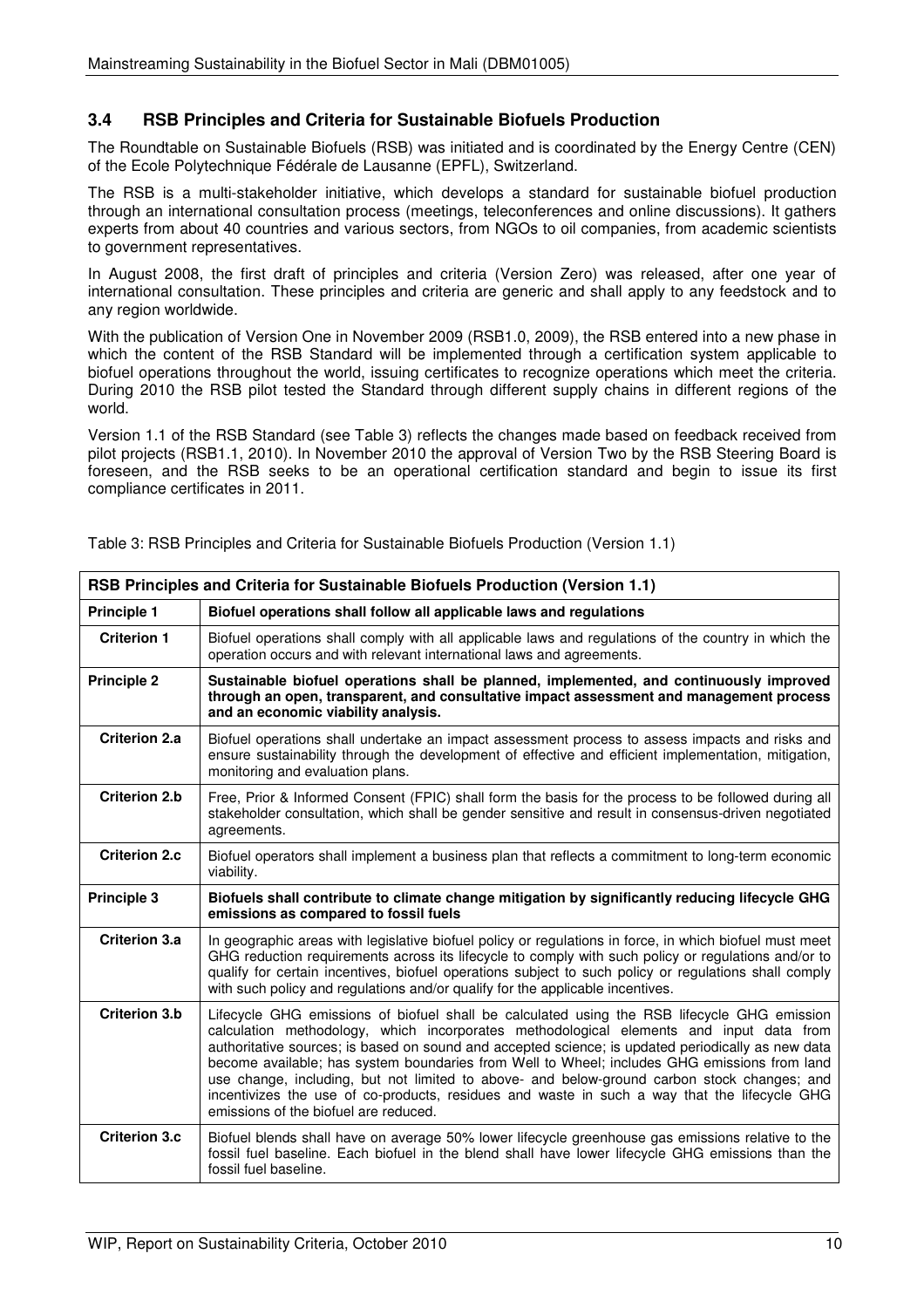| RSB Principles and Criteria for Sustainable Biofuels Production (Version 1.1) (cont.) |                                                                                                                                                                                                                                                                                                                                                                                                                                                                                        |  |  |  |
|---------------------------------------------------------------------------------------|----------------------------------------------------------------------------------------------------------------------------------------------------------------------------------------------------------------------------------------------------------------------------------------------------------------------------------------------------------------------------------------------------------------------------------------------------------------------------------------|--|--|--|
| <b>Principle 4</b>                                                                    | Biofuel operations shall not violate human rights or labor rights, and shall promote decent<br>work and the well-being of workers                                                                                                                                                                                                                                                                                                                                                      |  |  |  |
| Criterion 4.a                                                                         | Workers shall enjoy freedom of association, the right to organize, and the right to collectively<br>bargain.                                                                                                                                                                                                                                                                                                                                                                           |  |  |  |
| <b>Criterion 4.b</b>                                                                  | No slave labor or forced labor shall occur.                                                                                                                                                                                                                                                                                                                                                                                                                                            |  |  |  |
| <b>Criterion 4.c</b>                                                                  | No child labor shall occur, except on family farms and then only when work does not interfere with<br>the child's schooling and does not put his or her health at risk.                                                                                                                                                                                                                                                                                                                |  |  |  |
| <b>Criterion 4.d</b>                                                                  | Workers shall be free of discrimination of any kind, whether in employment or opportunity, with<br>respect to gender, wages, working conditions, and social benefits.                                                                                                                                                                                                                                                                                                                  |  |  |  |
| <b>Criterion 4.e</b>                                                                  | Workers' wages and working conditions shall respect all applicable laws and international<br>conventions, as well as all relevant collective agreements. Where a government regulated minimum<br>wage is in place in a given country, this shall be observed. Where a minimum wage is absent, the<br>wage paid for a particular activity shall be negotiated and agreed on an annual basis with the worker.<br>Men and women shall receive equal remuneration for work of equal value. |  |  |  |
| <b>Criterion 4.f</b>                                                                  | Conditions of occupational safety and health for workers shall follow internationally-recognized<br>standards.                                                                                                                                                                                                                                                                                                                                                                         |  |  |  |
| <b>Criterion 4.g</b>                                                                  | Operators shall implement a mechanism to ensure the human rights and labor rights outlined in this<br>principle apply equally when labor is contracted through third parties.                                                                                                                                                                                                                                                                                                          |  |  |  |
| Principle 5                                                                           | In regions of poverty, biofuel operations shall contribute to the social and economic<br>development of local, rural and indigenous people and communities                                                                                                                                                                                                                                                                                                                             |  |  |  |
| <b>Criterion 5.a</b>                                                                  | In regions of poverty, the socioeconomic status of local stakeholders impacted by biofuel operations<br>shall be improved.                                                                                                                                                                                                                                                                                                                                                             |  |  |  |
| <b>Criterion 5.b</b>                                                                  | In regions of poverty, special measures that benefit and encourage the participation of women,<br>youth, indigenous communities and the vulnerable in biofuel operations shall be designed and<br>implemented.                                                                                                                                                                                                                                                                         |  |  |  |
| <b>Principle 6</b>                                                                    | Biofuel operations shall ensure the human right to adequate food and improve food security<br>in food insecure regions                                                                                                                                                                                                                                                                                                                                                                 |  |  |  |
| <b>Criterion 6.a</b>                                                                  | Biofuel operations shall assess risks to food security in the region and locality and shall mitigate any<br>negative impacts that result from biofuel operations.                                                                                                                                                                                                                                                                                                                      |  |  |  |
| <b>Criterion 6.b</b>                                                                  | In food insecure regions, biofuel operations shall enhance the local food security of the directly<br>affected stakeholders.                                                                                                                                                                                                                                                                                                                                                           |  |  |  |
| <b>Principle 7</b>                                                                    | Biofuel operations shall avoid negative impacts on biodiversity, ecosystems, and other<br>conservation values                                                                                                                                                                                                                                                                                                                                                                          |  |  |  |
| <b>Criterion 7.a</b>                                                                  | Conservation values of local, regional or global importance within the potential or existing area of<br>operation shall be maintained or enhanced.                                                                                                                                                                                                                                                                                                                                     |  |  |  |
| <b>Criterion 7.b</b>                                                                  | Ecosystem functions and services that are directly affected by biofuel operations shall be maintained<br>or enhanced.                                                                                                                                                                                                                                                                                                                                                                  |  |  |  |
| <b>Criterion 7.c</b>                                                                  | Biofuel operations shall protect, restore or create buffer zones.                                                                                                                                                                                                                                                                                                                                                                                                                      |  |  |  |
| <b>Criterion 7.d</b>                                                                  | Ecological corridors shall be protected, restored or created to minimize fragmentation of habitats.                                                                                                                                                                                                                                                                                                                                                                                    |  |  |  |
| <b>Criterion 7.e</b>                                                                  | Biofuel operations shall prevent invasive species from invading areas outside the operation site.                                                                                                                                                                                                                                                                                                                                                                                      |  |  |  |
| <b>Principle 8</b>                                                                    | Biofuel operations shall implement practices that seek to reverse soil degradation and/or<br>maintain soil health                                                                                                                                                                                                                                                                                                                                                                      |  |  |  |
| <b>Criterion 8.a</b>                                                                  | Operators shall implement practices to maintain or enhance soil physical, chemical, and biological<br>conditions.                                                                                                                                                                                                                                                                                                                                                                      |  |  |  |
| <b>Principle 9</b>                                                                    | Biofuel operations shall maintain or enhance the quality and quantity of surface and ground<br>water resources, and respect prior formal or customary water rights                                                                                                                                                                                                                                                                                                                     |  |  |  |
| <b>Criterion 9.a</b>                                                                  | Biofuel operations shall respect the existing water rights of local and indigenous communities.                                                                                                                                                                                                                                                                                                                                                                                        |  |  |  |
| <b>Criterion 9.b</b>                                                                  | Biofuel operations shall include a water management plan which aims to use water efficiently and to<br>maintain or enhance the quality of the water resources that are used for biofuel operations.                                                                                                                                                                                                                                                                                    |  |  |  |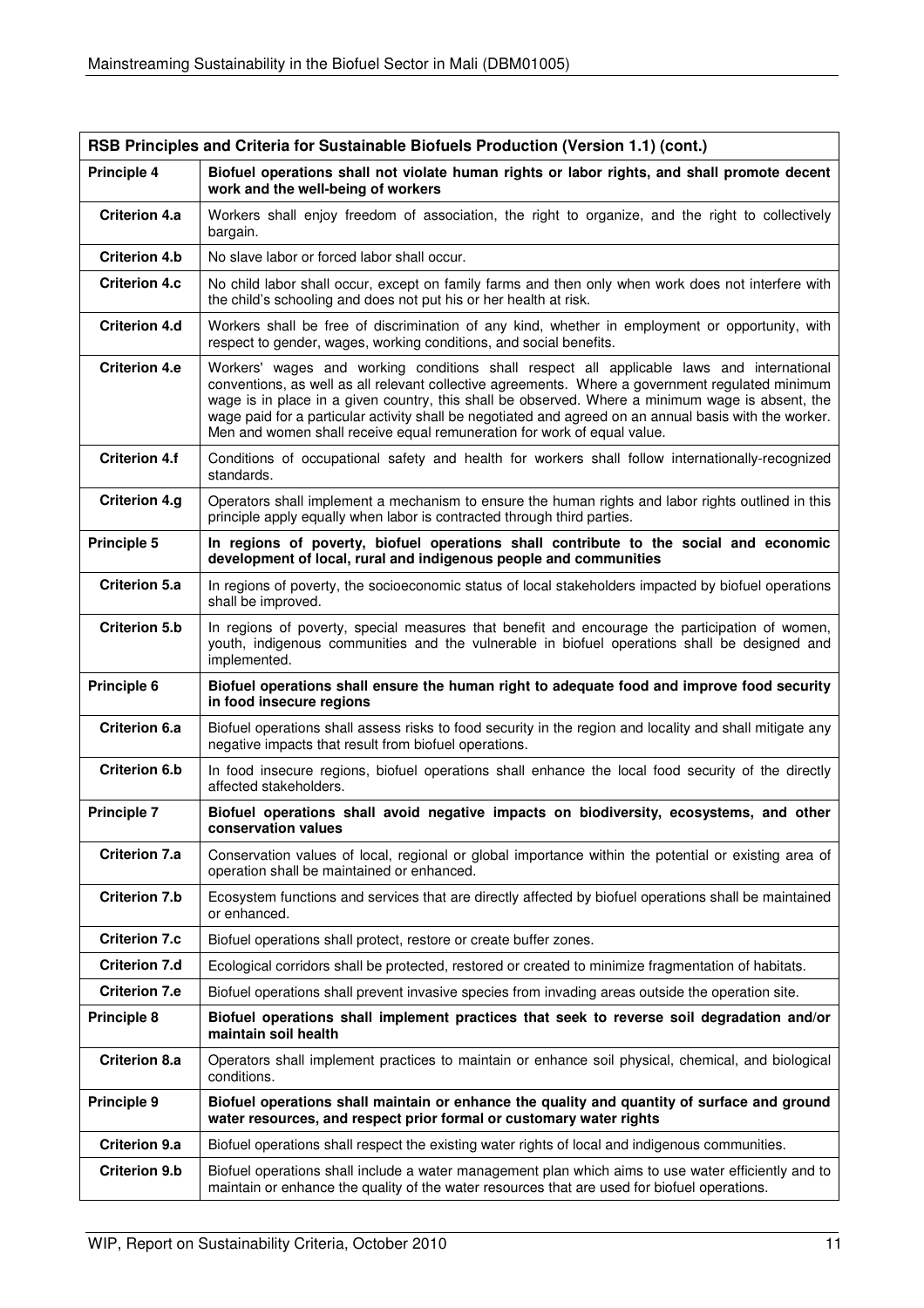| RSB Principles and Criteria for Sustainable Biofuels Production (Version 1.1) (cont.) |                                                                                                                                                                                                                                                             |  |  |  |
|---------------------------------------------------------------------------------------|-------------------------------------------------------------------------------------------------------------------------------------------------------------------------------------------------------------------------------------------------------------|--|--|--|
| <b>Criterion 9.c</b>                                                                  | Biofuel operations shall not contribute to the depletion of surface or groundwater resources beyond<br>replenishment capacities.                                                                                                                            |  |  |  |
| <b>Criterion 9.d</b>                                                                  | Biofuel operations shall contribute to the enhancement or maintaining of the quality of the surface<br>and groundwater resources.                                                                                                                           |  |  |  |
| Principle 10                                                                          | Air pollution from biofuel operations shall be minimized along the supply chain                                                                                                                                                                             |  |  |  |
| Criterion 10.a                                                                        | Air pollution emission sources from biofuel operations shall be identified, and air pollutant emissions<br>minimized through an air management plan.                                                                                                        |  |  |  |
| <b>Criterion 10.b</b>                                                                 | Biofuel operations shall avoid and, where possible, eliminate open-air burning of residues, wastes or<br>by-products, or open air burning to clear the land.                                                                                                |  |  |  |
| <b>Principle 11</b>                                                                   | The use of technologies in biofuel operations shall seek to maximize production efficiency<br>and social and environmental performance, and minimize the risk of damages to the<br>environment and people                                                   |  |  |  |
| <b>Criterion 11.a</b>                                                                 | Information on the use of technologies in biofuel operations shall be fully available, unless limited by<br>national law or international agreements on intellectual property.                                                                              |  |  |  |
| <b>Criterion 11.b</b>                                                                 | The technologies used in biofuel operations including genetically modified: plants, micro-organisms,<br>and algae, shall minimize the risk of damages to environment and people, and improve<br>environmental and/or social performance over the long term. |  |  |  |
| <b>Criterion 11.c</b>                                                                 | Micro-organisms used in biofuel operations which may represent a risk to the environment or people<br>shall be adequately contained to prevent release into the environment.                                                                                |  |  |  |
| <b>Criterion 11.d</b>                                                                 | Good practices shall be implemented for the storage, handling, use, and disposal of biofuels and<br>chemicals.                                                                                                                                              |  |  |  |
| <b>Criterion 11.e</b>                                                                 | Residues, wastes and byproducts from feedstock processing and biofuel production units shall be<br>managed such that soil, water and air physical, chemical, and biological conditions are not<br>damaged.                                                  |  |  |  |
| Principle 12                                                                          | Biofuel operations shall respect land rights and land use rights                                                                                                                                                                                            |  |  |  |
| Criterion 12.a                                                                        | Existing land rights and land use rights, both formal and informal, shall be assessed, documented,<br>and established. The right to use land for biofuel operations shall be established only when these<br>rights are determined.                          |  |  |  |
| <b>Criterion 12.b</b>                                                                 | Free, Prior, and Informed Consent shall form the basis for all negotiated agreements for any<br>compensation, acquisition, or voluntary relinquishment of rights by land users or owners for biofuel<br>operations.                                         |  |  |  |

Within the implementation of the project Mainstreaming Sustainability in the Biofuel Sector in Mali close cooperation contacts have already been established with representatives of the Roundtable on Sustainable Biofuels (RSB). The development of national sustainability criteria can certainly benefit from the extensive international stakeholder consultation performed for the development of the RSB sustainability standard. A RSB stakeholder consultation meeting took place in the framework of the EC co-funded project COMPETE (www.compete-bioafrica.net) in November 2008 in Bamako.

On a global scale the RSB currently provides the sustainability platform with the strongest involvement of stakeholders from African countries. Stakeholders from Mali could continue to get involved in the refinement of the RSB standard, as it is anticipated that Version Two of the RSB Standard will not be the end of the standard development process, but rather the beginning of an ever-evolving standard reflecting current technical, environmental and social realities. The biofuel sector is rapidly changing and the RSB will continue to be open and flexible to integrating new information and technology developments into the standard to stay relevant into the next decade and beyond.

Further information is available at the website: http://rsb.epfl.ch/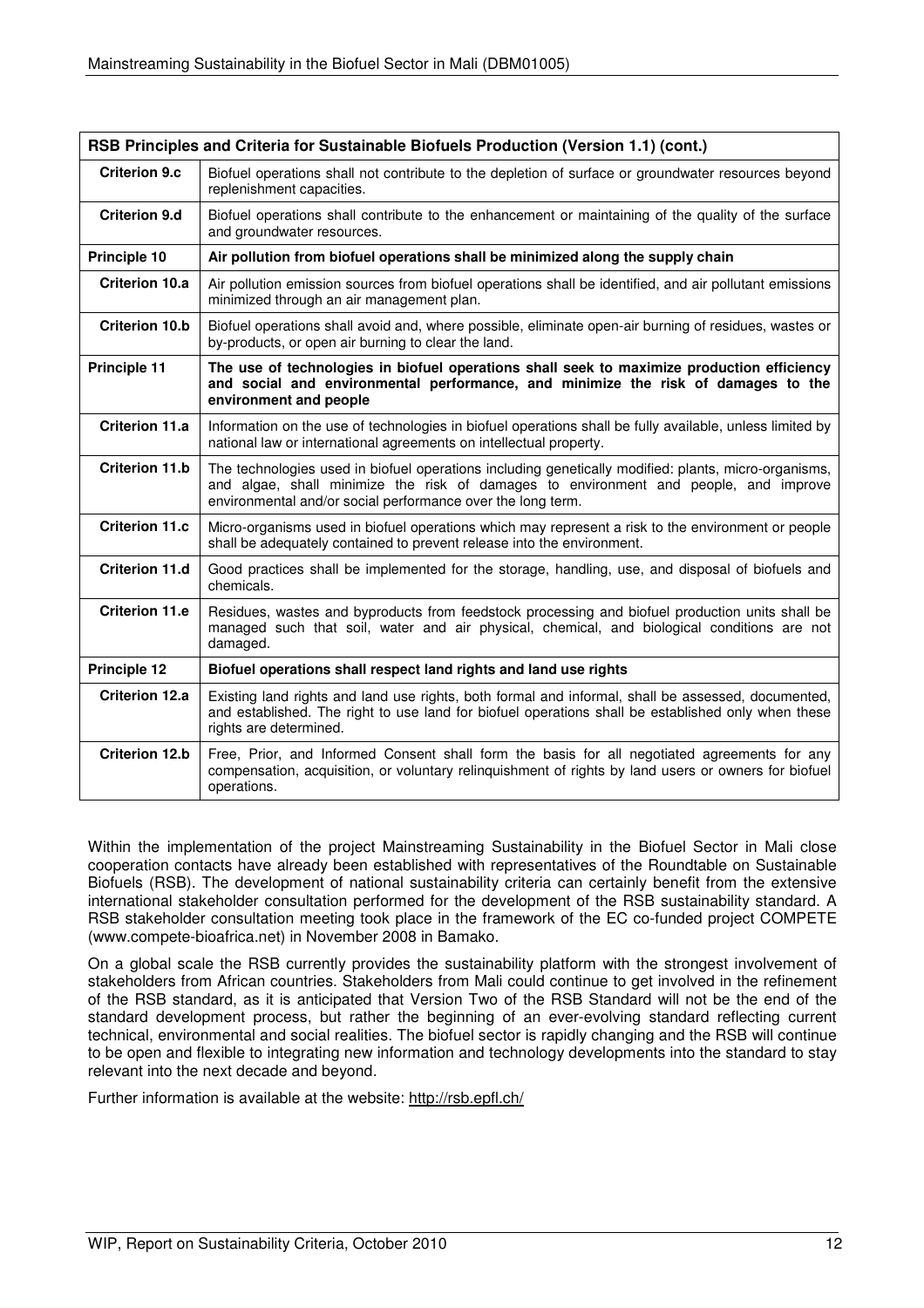# **3.5 RSPO Principles and Criteria for Sustainable Palm Oil Production**

In response to the urgent and pressing global call for sustainably produced palm oil, the Roundtable on Sustainable Palm Oil (RSPO) was formed in 2004 with the objective to promote the growth and use of sustainable oil palm products through credible global standards and engagement of stakeholders. The seat of the association is in Zurich, Switzerland, while the secretariat is currently based in Kuala Lumpur with a satellite office in Jakarta.

RSPO is a not-for-profit association that unites stakeholders from seven sectors of the palm oil industry - oil palm producers, palm oil processors or traders, consumer goods manufacturers, retailers, banks and investors, environmental or nature conservation NGOs and social or developmental NGOs - to develop and implement global standards for sustainable palm oil.

Sustainable palm oil production is comprised of legal, economically viable, environmentally appropriate and socially beneficial management and operations. This is delivered through the application of a set of principles and criteria (see Table 4) which is accompanied by guidance and definitions.

The RSPO Principles and Criteria for Sustainable Palm Oil Production were adopted in November 2005 (RSPO, 2005), and the RSPO Certification System for Sustainable Palm Oil was launched in November 2007. In order to obtain a RSPO certificate, companies must submit to audits carried out by a certification body accredited by the RSPO.

In October 2010, the RSPO website lists 46 companies that are in conformance to the RSPO principles and criteria. Comprehensive certification summary reports are publicly available on the RSPO website and describe the process and outcome of the certification audits of the company palm oil production sites.

It is agreed upon that the RSPO had positive impact on the palm oil sector leading to improved management of the plantations (less erosion, more attention to biodiversity aspects, prevention of fire, etc.) and a better understanding of 'sustainability aspects'. The RSPO, however, is said to have only very little effect on deforestation caused by oil palm plantations and is therefore subject to criticism.

| RSPO Principles and Criteria for Sustainable Palm Oil Production |                                                                                                                                                                                                                                                      |  |  |
|------------------------------------------------------------------|------------------------------------------------------------------------------------------------------------------------------------------------------------------------------------------------------------------------------------------------------|--|--|
| <b>Principle 1</b>                                               | <b>Commitment to transparency</b>                                                                                                                                                                                                                    |  |  |
| <b>Criterion 1.1</b>                                             | Oil palm growers and millers provide adequate information to other stakeholders on environmental,<br>social and legal issues relevant to RSPO Criteria, in appropriate languages & forms to allow for<br>effective participation in decision making. |  |  |
| <b>Criterion 1.2</b>                                             | Management documents are publicly available, except where this is prevented by commercial<br>confidentiality or where disclosure of information would result in negative environmental or social<br>outcomes.                                        |  |  |
| <b>Principle 2</b>                                               | Compliance with applicable laws and regulations                                                                                                                                                                                                      |  |  |
| <b>Criterion 2.1</b>                                             | There is compliance with all applicable local, national and ratified international laws and regulations                                                                                                                                              |  |  |
| <b>Criterion 2.2</b>                                             | The right to use the land can be demonstrated, and is not legitimately contested by local<br>communities with demonstrable rights.                                                                                                                   |  |  |
| <b>Criterion 2.3</b>                                             | Use of the land for oil palm does not diminish the legal rights, or customary rights, of other users,<br>without their free, prior and informed consent.                                                                                             |  |  |
| <b>Principle 3</b>                                               | Commitment to long-term economic and financial viability                                                                                                                                                                                             |  |  |
| <b>Criterion 3.1</b>                                             | There is an implemented management plan that aims to achieve long-term economic and financial<br>viability.                                                                                                                                          |  |  |

Table 4: RSPO Principles and Criteria for Sustainable Palm Oil Production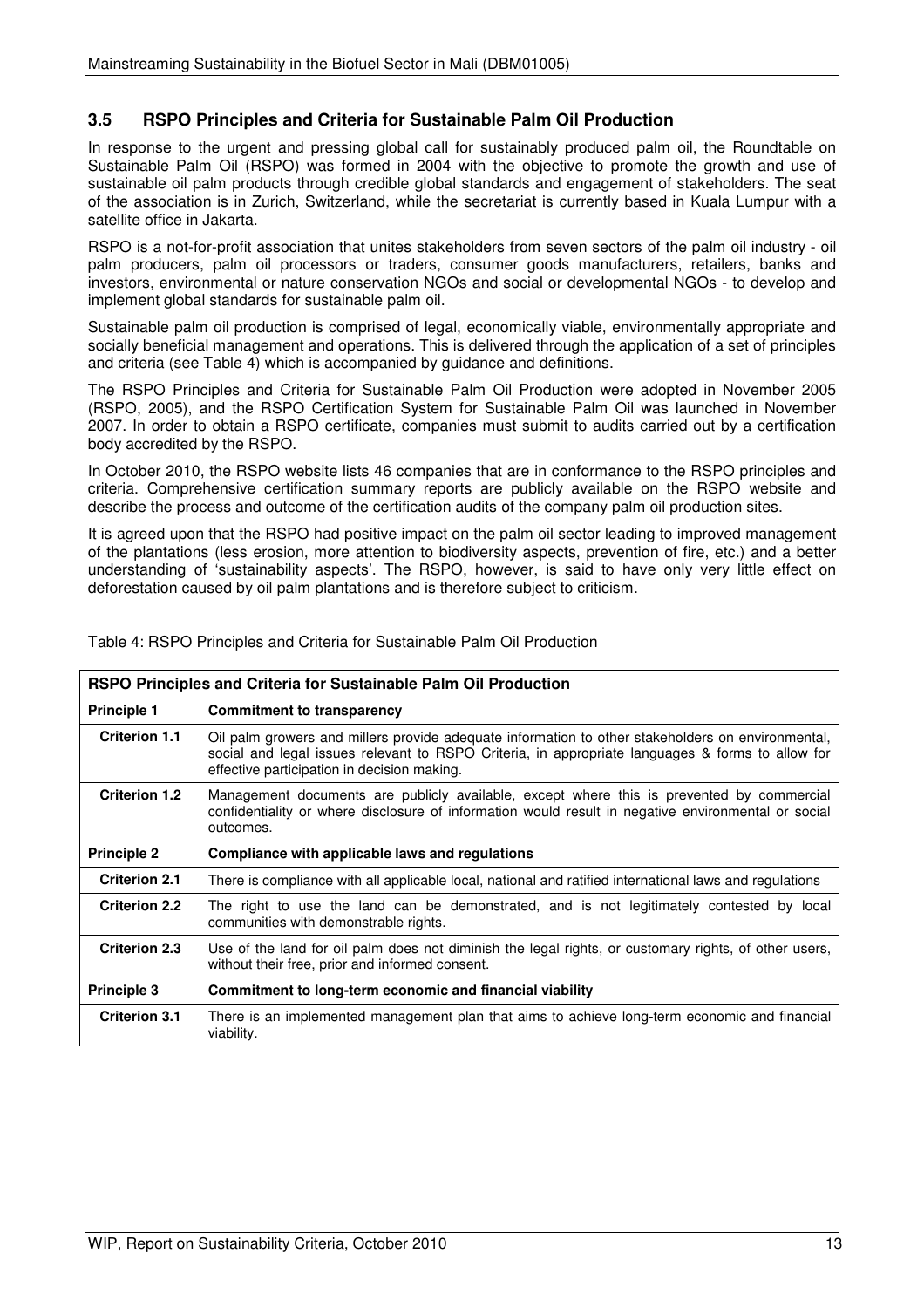| RSPO Principles and Criteria for Sustainable Palm Oil Production (cont.) |                                                                                                                                                                                                                                                                                                                                                                    |  |  |  |
|--------------------------------------------------------------------------|--------------------------------------------------------------------------------------------------------------------------------------------------------------------------------------------------------------------------------------------------------------------------------------------------------------------------------------------------------------------|--|--|--|
| Principle 4                                                              | Use of appropriate best practices by growers and millers                                                                                                                                                                                                                                                                                                           |  |  |  |
| <b>Criterion 4.1</b>                                                     | Operating procedures are appropriately documented and consistently implemented and monitored.                                                                                                                                                                                                                                                                      |  |  |  |
| <b>Criterion 4.2</b>                                                     | Practices maintain soil fertility at, or where possible improve soil fertility to, a level that ensures<br>optimal and sustained yield.                                                                                                                                                                                                                            |  |  |  |
| <b>Criterion 4.3</b>                                                     | Practices minimise and control erosion and degradation of soils.                                                                                                                                                                                                                                                                                                   |  |  |  |
| <b>Criterion 4.4</b>                                                     | Practices maintain the quality and availability of surface and ground water.                                                                                                                                                                                                                                                                                       |  |  |  |
| <b>Criterion 4.5</b>                                                     | Pests, diseases, weeds and invasive introduced species are effectively managed using appropriate<br>Integrated Pest Management (IPM) techniques.                                                                                                                                                                                                                   |  |  |  |
| <b>Criterion 4.6</b>                                                     | Agrochemicals are used in a way that does not endanger health or the environment. There is no<br>prophylactic use, and where agrochemicals are used that are categorised as World Health<br>Organisation Type 1A or 1B, or are listed by the Stockholm or Rotterdam Conventions, growers are<br>actively seeking to identify alternatives, and this is documented. |  |  |  |
| <b>Criterion 4.7</b>                                                     | An occupational health and safety plan is documented, effectively communicated and implemented.                                                                                                                                                                                                                                                                    |  |  |  |
| <b>Criterion 4.8</b>                                                     | All staff, workers, smallholders and contractors are appropriately trained.                                                                                                                                                                                                                                                                                        |  |  |  |
| <b>Principle 5</b>                                                       | Environmental responsibility and conservation of natural resources and biodiversity                                                                                                                                                                                                                                                                                |  |  |  |
| <b>Criterion 5.1</b>                                                     | Aspects of plantation and mill management that have environmental impacts are identified, and<br>plans to mitigate the negative impacts and promote the positive ones are made, implemented and<br>monitored, to demonstrate continuous improvement.                                                                                                               |  |  |  |
| <b>Criterion 5.2</b>                                                     | The status of rare, threatened or endangered species and high conservation value habitats, if any,<br>that exist in the plantation or that could be affected by plantation or mill management, shall be<br>identified and their conservation taken into account in management plans and operations.                                                                |  |  |  |
| <b>Criterion 5.3</b>                                                     | Waste is reduced, recycled, re-used and disposed of in an environmentally and socially responsible<br>manner.                                                                                                                                                                                                                                                      |  |  |  |
| <b>Criterion 5.4</b>                                                     | Efficiency of energy use and use of renewable energy is maximised.                                                                                                                                                                                                                                                                                                 |  |  |  |
| <b>Criterion 5.5</b>                                                     | Use of fire for waste disposal and for preparing land for replanting is avoided except in specific<br>situations, as identified in the ASEAN guidelines or other regional best practice.                                                                                                                                                                           |  |  |  |
| <b>Criterion 5.6</b>                                                     | Plans to reduce pollution and emissions, including greenhouse gases, are developed, implemented<br>and monitored.                                                                                                                                                                                                                                                  |  |  |  |
| Principle 6                                                              | Responsible consideration of employees and of individuals and communities affected by<br>growers and mills                                                                                                                                                                                                                                                         |  |  |  |
| <b>Criterion 6.1</b>                                                     | Aspects of plantation and mill management that have social impacts are identified in a participatory<br>way, and plans to mitigate the negative impacts and promote the positive ones are made,<br>implemented and monitored, to demonstrate continuous improvement.                                                                                               |  |  |  |
| <b>Criterion 6.2</b>                                                     | There are open and transparent methods for communication and consultation between growers<br>and/or millers, local communities and other affected or interested parties.                                                                                                                                                                                           |  |  |  |
| <b>Criterion 6.3</b>                                                     | There is a mutually agreed and documented system for dealing with complaints and grievances,<br>which is implemented and accepted by all parties.                                                                                                                                                                                                                  |  |  |  |
| <b>Criterion 6.4</b>                                                     | Any negotiations concerning compensation for loss of legal or customary rights are dealt with<br>through a documented system that enables indigenous peoples, local communities and other<br>stakeholders to express their views through their own representative institutions.                                                                                    |  |  |  |
| <b>Criterion 6.5</b>                                                     | Pay and conditions for employees and for employees of contractors always meet at least legal or<br>industry minimum standards and are sufficient to meet basic needs of personnel and to provide<br>some discretionary income.                                                                                                                                     |  |  |  |
| <b>Criterion 6.6</b>                                                     | The employer respects the right of all personnel to form and join trade unions of their choice and to<br>bargain collectively. Where the right to freedom of association and collective bargaining are<br>restricted under law, the employer facilitates parallel means of independent and free association and<br>bargaining for all such personnel.              |  |  |  |
| <b>Criterion 6.7</b>                                                     | Child labour is not used. Children are not exposed to hazardous working conditions. Work by<br>children is acceptable on family farms, under adult supervision, and when not interfering with<br>education programmes.                                                                                                                                             |  |  |  |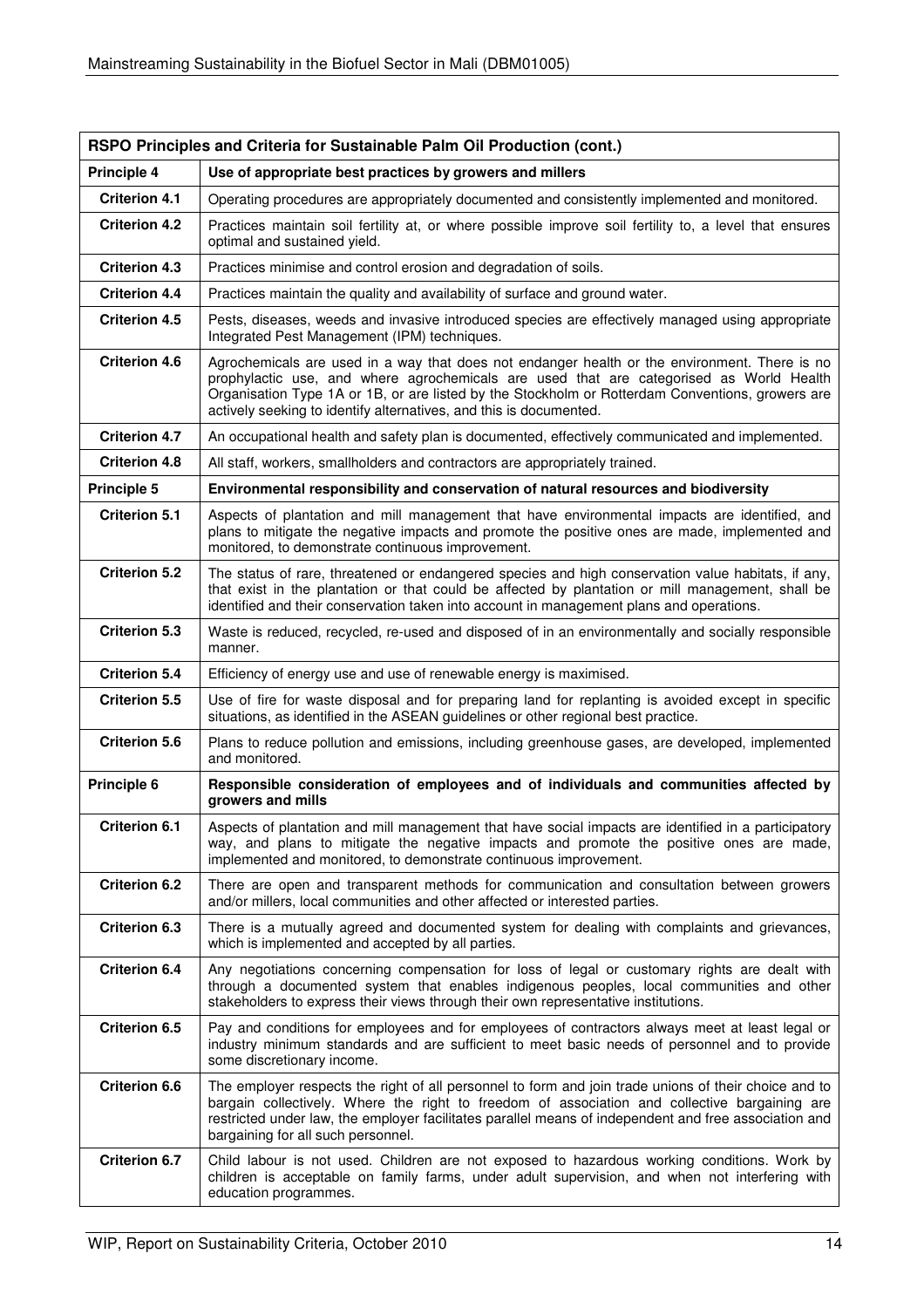| RSPO Principles and Criteria for Sustainable Palm Oil Production (cont.) |                                                                                                                                                                                                                                                                                                         |  |  |  |
|--------------------------------------------------------------------------|---------------------------------------------------------------------------------------------------------------------------------------------------------------------------------------------------------------------------------------------------------------------------------------------------------|--|--|--|
| <b>Criterion 6.8</b>                                                     | The employer shall not engage in or support discrimination based on race, caste, national origin,<br>religion, disability, gender, sexual orientation, union membership, political affiliation, or age.                                                                                                 |  |  |  |
| <b>Criterion 6.9</b>                                                     | A policy to prevent sexual harassment and all other forms of violence against women and to protect<br>their reproductive rights is developed and applied.                                                                                                                                               |  |  |  |
| <b>Criterion 6.10</b>                                                    | Growers and millers deal fairly and transparently with smallholders and other local businesses.                                                                                                                                                                                                         |  |  |  |
| <b>Criterion 6.11</b>                                                    | Growers and millers contribute to local sustainable development wherever appropriate.                                                                                                                                                                                                                   |  |  |  |
| <b>Principle 7</b>                                                       | Responsible development of new plantings                                                                                                                                                                                                                                                                |  |  |  |
| <b>Criterion 7.1</b>                                                     | A comprehensive and participatory independent social and environmental impact assessment is<br>undertaken prior to establishing new plantings or operations, or expanding existing ones, and the<br>results incorporated into planning, management and operations.                                      |  |  |  |
| <b>Criterion 7.2</b>                                                     | Soil surveys and topographic information are used for site planning in the establishment of new<br>plantings, and the results are incorporated into plans and operations.                                                                                                                               |  |  |  |
| <b>Criterion 7.3</b>                                                     | New plantings since November 2005 (which is the expected date of adoption of these criteria by the<br>RSPO membership), have not replaced primary forest or any area containing one or more High<br><b>Conservation Values.</b>                                                                         |  |  |  |
| <b>Criterion 7.4</b>                                                     | Extensive planting on steep terrain, and/or on marginal and fragile soils, is avoided.                                                                                                                                                                                                                  |  |  |  |
| <b>Criterion 7.5</b>                                                     | No new plantings are established on local peoples' land without their free, prior and informed<br>consent, dealt with through a documented system that enables indigenous peoples, local<br>communities and other stakeholders to express their views through their own representative<br>institutions. |  |  |  |
| <b>Criterion 7.6</b>                                                     | Local people are compensated for any agreed land acquisitions and relinguishment of rights, subject<br>to their free, prior and informed consent and negotiated agreements.                                                                                                                             |  |  |  |
| <b>Criterion 7.7</b>                                                     | Use of fire in the preparation of new plantings is avoided other than in specific situations, as<br>identified in the ASEAN guidelines or other regional best practice.                                                                                                                                 |  |  |  |
| Principle 8                                                              | Commitment to continuous improvement in key areas of activity                                                                                                                                                                                                                                           |  |  |  |
| <b>Criterion 8.1</b>                                                     | Growers and millers regularly monitor and review their activities and develop and implement action<br>plans that allow demonstrable continuous improvement in key operations.                                                                                                                           |  |  |  |

The RSPO Principles and Criteria for Sustainable Palm Oil Production constitute a plant specific sustainability standard with limited application to the framework conditions in Mali. Furthermore, this standard did not initially address palm oil production for biofuels and therefore currently does not include principles and criteria on GHG emission reductions.

Nevertheless, it is believed that the RSPO standard can provide valuable insight for the development of sustainability criteria in Mali, as several principles and criteria are generic for a large variety of feedstocks for biofuels production and only few principles and criteria address issues specific for the palm oil sector.

Moreover, stakeholders from Mali can learn lessons from the successful involvement of a multitude of (large and small scale) actors engaged in the palm oil sector on how to establish an effective national platform of biofuel stakeholders in Mali.

Further information is available at the website: http://www.rspo.org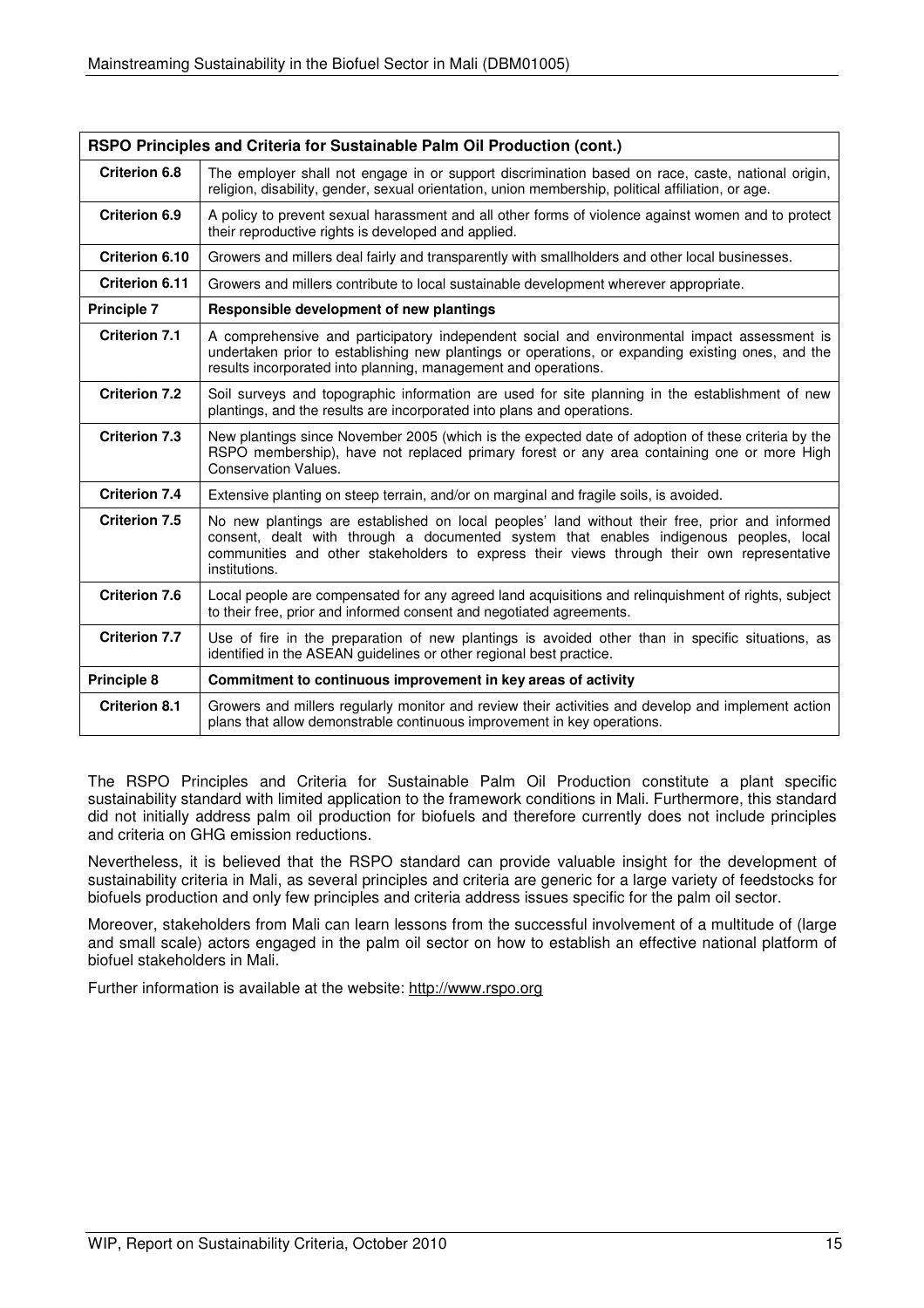# **3.6 COMPETE Good Practice Assessment for Bioenergy Projects**

This methodology for good practice assessment was elaborated in the framework of the project COMPETE (Competence Platform on Energy Crops for Africa, www.compete-bioafrica.net) coordinated by WIP Renewable Energies and co-funded by the European Commission.

The principles were selected through consultation with African bioenergy stakeholders with the aim to provide a clear and balanced guideline for *Good Practices* (Imperial College, 2010). These guidelines do not provide definitive criteria and indicators as the principles do not attempt to be a certification or verification system. Nevertheless, according to the methodology followed and the benchmarking review, the guidelines can used by stakeholders:

- i) To initiate or assess a bioenergy proposal or project
- ii) To assess the sustainability of a feasibility report for a bioenergy proposal or project
- iii) To review policy guidelines and assist in the decision-making process of a bioenergy proposal or project
- iv) To review and/or assess an ongoing bioenergy proposal/project

Table 5 presents the identified 12 principles and the topic they are related to (environmental, social, economic, policy and institutions).

|                | <b>Principle</b>                                                                                                   | En | S | Ec.          | P |
|----------------|--------------------------------------------------------------------------------------------------------------------|----|---|--------------|---|
| 1 <sub>1</sub> | Good agro-ecological and forestry practices (biodiversity, soil)                                                   | ✓  |   |              |   |
| 2.             | Not affecting water supply and quality                                                                             | ✓  |   |              |   |
| 3.             | No land use change that detrimentally affects food security                                                        | ✓  |   |              |   |
| 4.             | Community participation (from planning)                                                                            |    | ✓ |              |   |
| 5.             | Women's participation (from planning)                                                                              |    | ✓ |              |   |
| 6.             | Skills transfer (management, business, agriculture)                                                                |    | ✓ |              |   |
| 7.             | Community inclusion in business or economic model (Contract with<br>investor or NGO)                               |    |   | $\checkmark$ |   |
| 8.             | Added value in the community (individual, money, assets, land, co-<br>products)                                    |    |   | $\checkmark$ |   |
| 9.             | Improvement in services and infrastructure (energy supply, health)<br>reinvestment of revenue within the community |    |   | $\checkmark$ |   |
| 10.            | Compliance with National guidelines for bioenergy policy in place                                                  |    |   |              | ✓ |
| 11.            | Compliance with Local programmes, regulations and/or plans in<br>place                                             |    |   |              |   |
| 12.            | Respect Land rights and avoid displacement                                                                         |    |   |              |   |

Table 5: COMPETE principles for sustainability assessment for bioenergy initiatives

In the following a more detailed description of the selected good practice principles is presented.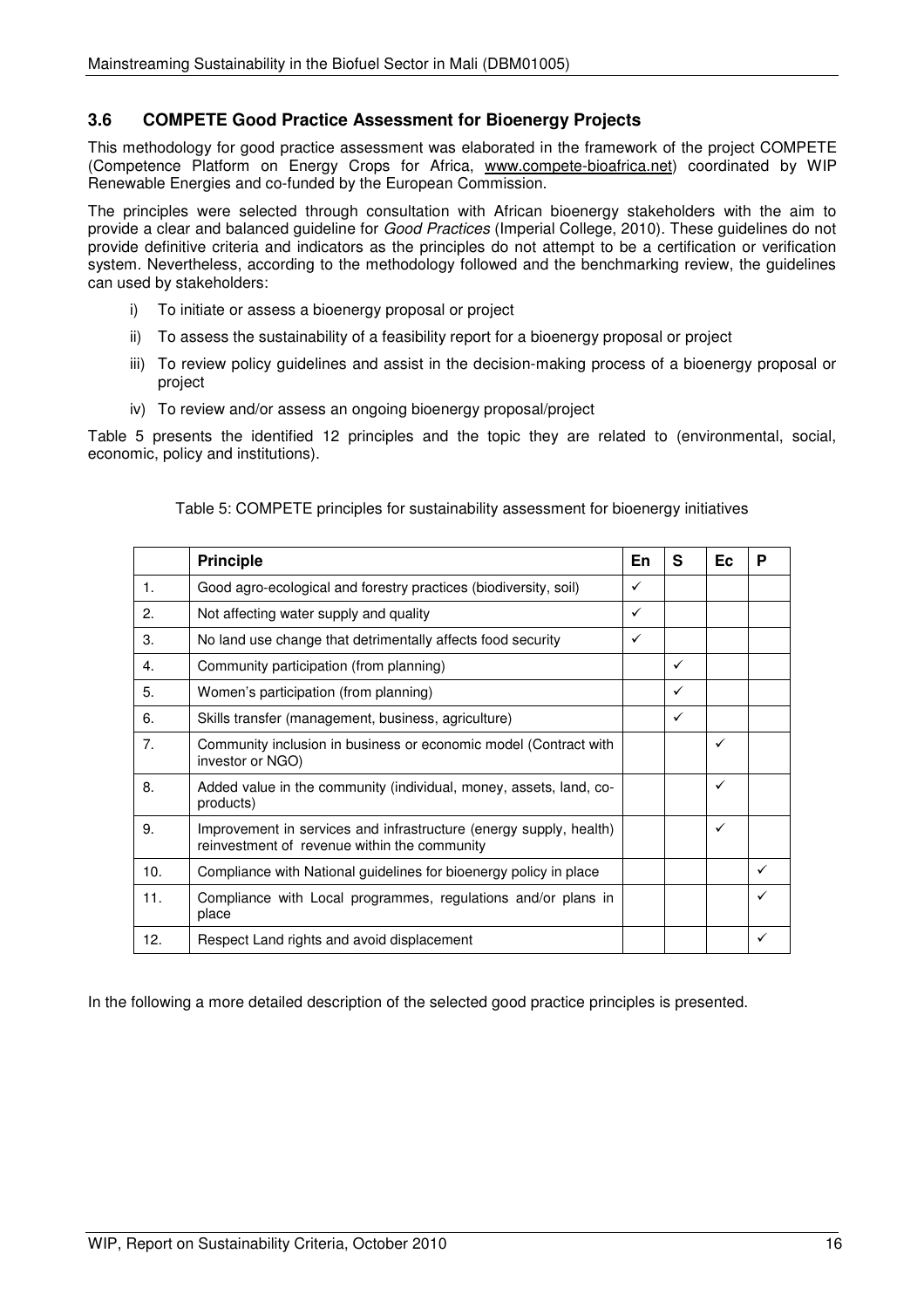#### **Principle 1. Good agro-ecological and forestry practices (biodiversity, soil)**

This principle considers that the basic environmental characteristics to grow bioenergy crops will be followed according to the agro-ecological and forestry conditions of each country, region or community willing to grow them. They include: land use type, soil conditions (adequate for the selected bioenergy crop), soil management and protection, no negative effect on biodiversity, good agriculture practices (e.g. use of fertilisers and pesticides), good forestry practices (e.g. conservation and management).

#### **Principle 2. Not affecting water supply and quality**

This principle seeks to consider that especially in areas where water is constrained it will not be used for bioenergy crops or the water use will be limited or managed according to good agricultural practices. It also seeks to avoid the pollution of water that negatively affects its quality (e.g. overuse or bad use of fertilisers and pesticides). The principle considers the use of water first for human consumption and for food crops.

#### **Principle 3. No land use change that detrimentally affects food security**

Land use for bioenergy crops should be considered within the national policies and agro-regionalisation along with the other policy instruments and guidelines (if available). The change of land use for bioenergy crop production should not affect food security.

#### **Principle 4. Community participation (from planning)**

This principle considers the community participation in the bioenergy project, programme or plan since the early stages of the planning process. Community participation is not only part of a sustainability process but will also contribute to the success of the project and will allow the community to participate in the decisionmaking process. Additionally, it provides a feeling of "ownership" and "recognition" by the community.

#### **Principle 5. Women's participation (from planning)**

This principle looks for women participation in bioenergy initiatives from the early stages of the planning process. Including women since the beginning will allow to provide direct gender benefits and will empower women in activities directly related to them.

#### **Principle 6. Skills transfer (management, business, agriculture)**

Transfer of skills is related to the added value of growing bioenergy crops. This includes different stages of the business cycle and it applies to the different production and scale schemes (e.g. out-growers, small, medium and large scale). It also includes productive areas (agriculture), transformation (e.g. extraction of oil from seeds), management and business skills (e.g. revenue and trading).

#### **Principle 7. Community inclusion in business or economic model (Contract with investor or NGO)**

The inclusion of the community in the business or economic model will prevent the exploitation of its members and will provide the mechanisms to comply with other principles such as Principles 6 and 8.

#### **Principle 8. Added value in the community (individual, money, assets, land, co-products)**

The added value from the bioenergy initiative can be translated not just in terms of an increment in the income of the community and at individual level (e.g. savings or additional income) but also with additional assets (e.g. animals, food production), land (e.g. individual or communal land) and co-products (e.g. income from soap making).

#### **Principle 9. Improvement in services and infrastructure (energy supply, health) and/or reinvestment of revenue within the community**

At a community level, the possibilities of reinvesting the revenue to improve services and infrastructure (if previously agreed within the community) are considered as a main objective. These services can be related to energy supply or better access to health services.

#### **Principle 10. Compliance with National guidelines for bioenergy policy in place**

Where available National policies or quidelines regarding bioenergy production exist, these should be followed by all stakeholders involved in the bioenergy initiative such as the proponent, the community, national and international consultants and developers, investors, and NGOs. Working with national, regional and local authorities is considered to be important especially for developers and investors in order to adequately address cross-cutting sectors (e.g. environment, social, industry, agriculture sectors).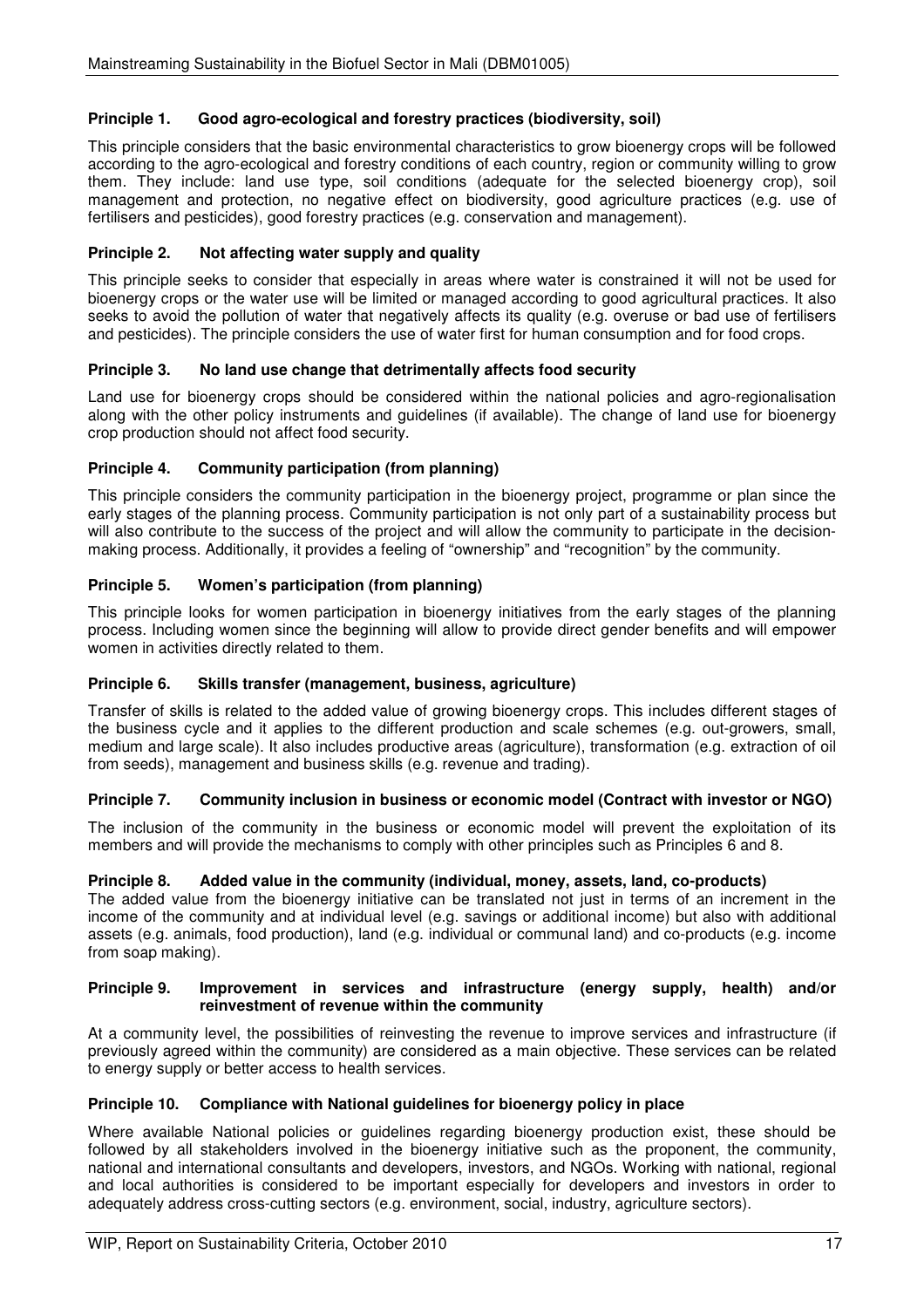#### **Principle 11. Compliance with Local programmes, regulations and/or plans in place**

Working with the national, regional and local authorities is considered to be important to create awareness of all programmes, plans and regulations at local level. Compliance will strengthen the bioenergy initiative and avoid conflicts with different stakeholders and regulators.

#### **Principle 12. Respect Land rights and avoid displacement**

The debate on land rights in developing countries (mainly in Africa) led to this principle to be considered by communities, governments and investors. It aims at avoiding displacement. In cases where displacement can not be avoided (based on the decisions of authorities), adequate compensation and further studies for relocation need to be performed according to international practice.

The assessment of bioenergy initiatives or projects is conducted with an Assessment Form following a qualitative score system. Pilot assessments have been performed for biofuel initiatives in Africa. The present COMPETE methodology for good practice assessment may serve as additional input for sustainability considerations in Mali, as it was developed based on the views of a large variety of African stakeholders during the implementation of the COMPETE project (2007 – 2009).

#### **3.7 Other International Sustainability Initiatives**

This chapter presents a list of further sustainability schemes (in alphabetical order) which may be consulted for additional information. Recent overviews of existing sustainability schemes are given in a variety of publications, such as Froger (2010), BTG (2008), Ecofys (2009), GBEP (2008), Imperial College (2010), SEI and Tricorona (2008) and van Dam et al (2008).

- Better Sugarcane Initiative (BSI); www.bettersugarcane.org
- CDM Gold Standard; www.cdmgoldstandard.org
- CEN/TC 383; www.cen.eu
- Fairtrade; www.fairtrade.net
- Forest Stewardship Council (FSC); www.fsc.org
- GLOBALGAP; www.globalgap.org
- Green Gold Label (GGL); www.greengoldcertified.org
- Linking Environment and Farming (LEAF); www.leafuk.org
- IDB Biofuels Sustainability Scorecard; www.iadb.rg/biofuelsscorecard
- ISO/TC 248; www.iso.org
- REDCert; www.redcert.org
- Renewable Transport Fuel Obligation (RTFO); http://www.renewablefuelsagency.gov.uk/aboutthertfo
- Round Table on Responsible Soy (RTRS); www.responsiblesoy.org
- SEKAB Verified Sustainable Ethanol Initiative; www.sustainableethanolinitiative.com
- Sustainable Agriculture Network / Rainforest Alliance (SAN/RA); www.rainforest-alliance.org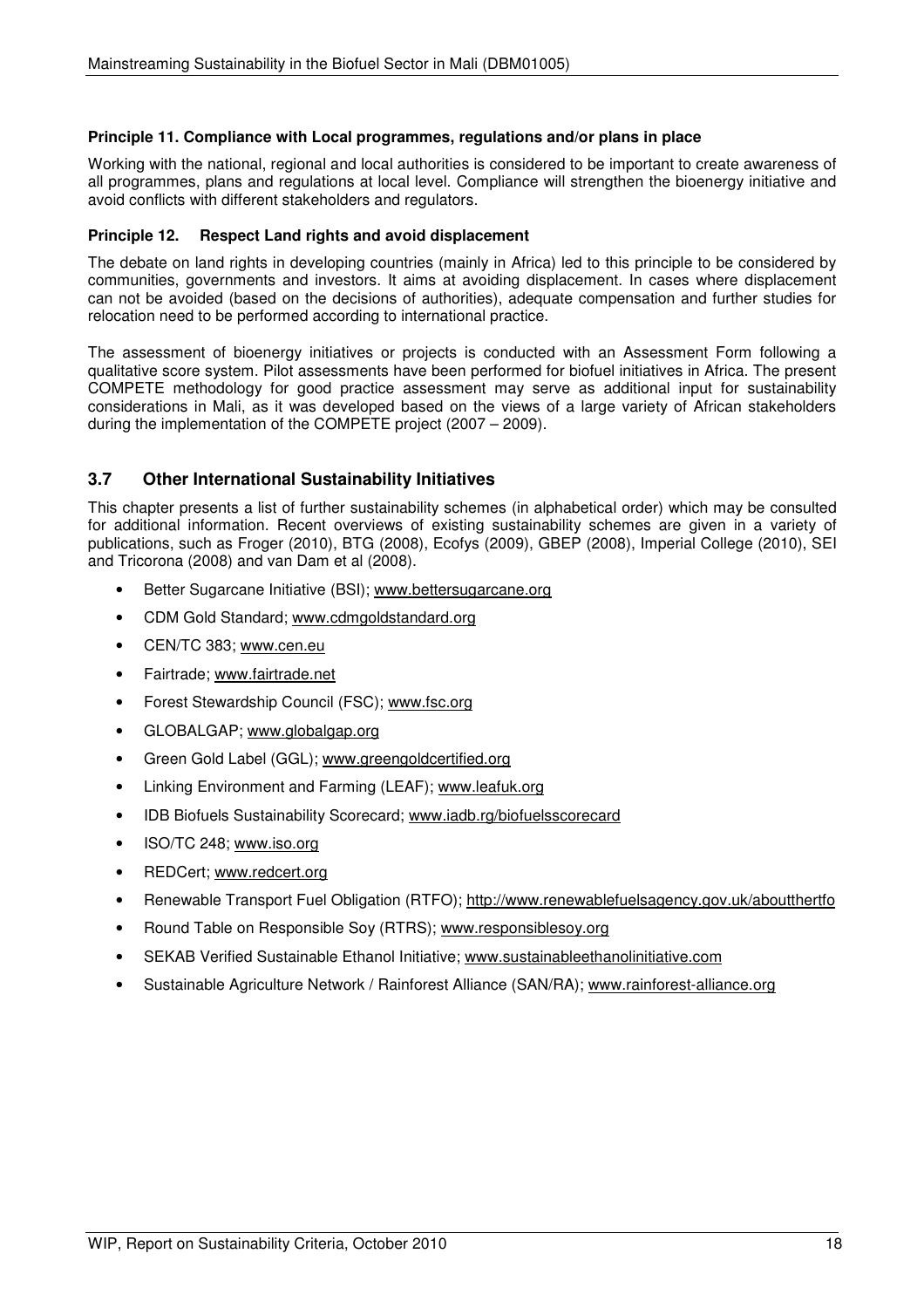### **4. RECOMMENDATIONS – WAY FORWARD**

The following chapter provides recommendations for the development of national sustainability criteria and certification systems to promote sustainability in the future biofuel sector in Mali. Thereby, the development of a Malian biofuel sustainability system should proceed along the following 4 main steps which are briefly discussed in the chapters 4.1 to 4.4:

- (1) Identification of potential negative impacts Stakeholder consultation
- (2) Selection of suitable principles and criteria Stakeholder consultation
- (3) Formulation of indicators for proof of compliance
- (4) Policy measures Elaboration of certification scheme

#### **4.1 Identification of potential negative impacts – Stakeholder consultation**

In the framework of the project Mainstreaming Sustainability in the Biofuel Sector in Mali an intensive stakeholder consultation has been launched with the establishment of the following 4 cross-sector multistakeholder working groups on sustainability criteria for biofuels in Mali:

- Parliamentary working group
- State technical services working group
- Private sector working group
- Civil society working group

On 22-23 July 2010 a stakeholder workshop was organised in Bamako in order to discuss the Dutch biomass sustainability scheme NTA 8080 based on the sustainability criteria elaborated in 2007 by a working group under the chairmanship of Jacqueline Cramer (Cramer criteria, see chapter 3.3). The 48 workshop participants formed thematic groups on social, economic, and environmental aspects and elaborated initial recommendations on the development of a sustainability scheme for Mali.

It was recommended to establish a committee within the National Agency for the Development of Biofuels (ANADEB) responsible for the coordination of stakeholder contributions for the formulation of the Malian sustainability scheme.

Further important steps to be taken include the identification and prioritisation of potential negative impacts of the development of a biofuels sector in Mali within the 4 multi-stakeholder working groups. This process shall be guided and overseen by ANADEB and lead to a concise list of sustainability concerns which need to be addressed to guarantee the sustainability of the biofuels sector in Mali (see chapter 2).

#### **4.2 Selection of suitable principles and criteria – Stakeholder consultation**

Based on the identified sustainability concerns, a set of suitable sustainability principles and criteria needs to be elaborated in close consultation with the 4 multi-stakeholder working groups. These principles and criteria constitute the core and integral part of the Malian national sustainability scheme. Guidance for the selection of principles and criteria for Mali can be provided by existing international initiatives, standards and certification schemes as presented in chapter 3.

As an example (non-exhaustive list), principles and criteria of the sustainability schemes presented in chapter 3 are identified which address the initial set of sustainability concerns elaborated in chapter 2.

(a) Food security

- NTA 8080 Principle 3: The production of biomass for energy must not endanger the food supply and local biomass applications (energy supply, medicines, building materials)
- RSB Principle 6: Biofuel operations shall ensure the human right to adequate food and improve food security in food insecure regions
- COMPETE Principle 3: No land use change that detrimentally affects food security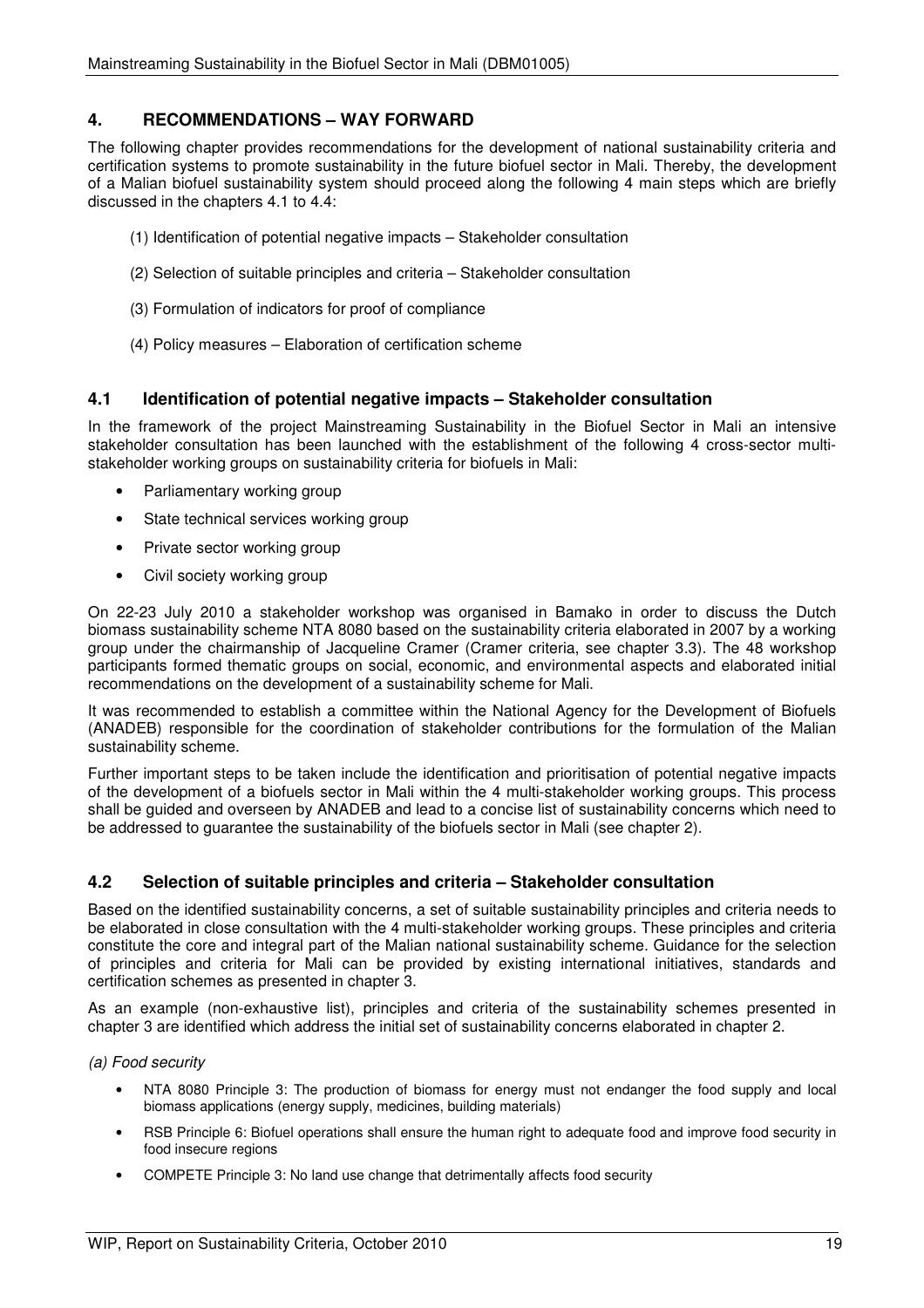#### (b) Access to electricity

- NTA 8080 Principle 9: The production of biomass must contribute towards the social well-being of the employees and the local population
- COMPETE Principle 9: Improvement in services and infrastructure (energy supply, health) and/or reinvestment of revenue within the community

#### (c) Employment and revenue generation

- NTA 8080 Principle 8: The production of biomass must contribute towards local prosperity
- RSB Principle 5: In regions of poverty, biofuel operations shall contribute to the social and economic development of local, rural and indigenous people and communities
- RSPO Principle 3: Commitment to long-term economic and financial viability
- RSPO Criterion 6.5: Pay and conditions for employees and for employees of contractors always meet at least legal or industry minimum standards and are sufficient to meet basic needs of personnel and to provide some discretionary income
- COMPETE Principle 8: Added value in the community (individual, money, assets, land, co-products)

#### (d) Land tenure

- ISCC Principle 4: Biomass production shall not violate human rights, labour rights or land rights. It shall promote responsible labour conditions and workers' health, safety and welfare and shall be based on responsible community relations
- NTA 8080 Criteria 9.3: The use of land must not lead to the violation of official property and use, and customary law without the free and prior consent of the sufficiently informed local population
- RSB Principle 12: Biofuel operations shall respect land rights and land use rights
- RSPO Criterion 2.3: Use of the land for oil palm does not diminish the legal rights, or customary rights, of other users, without their free, prior and informed consent
- RSPO Criterion 6.4: Any negotiations concerning compensation for loss of legal or customary rights are dealt with through a documented system that enables indigenous peoples, local communities and other stakeholders to express their views through their own representative institutions
- RSPO Criterion 7.5: No new plantings are established on local peoples' land without their free, prior and informed consent, dealt with through a documented system that enables indigenous peoples, local communities and other stakeholders to express their views through their own representative institutions

#### (e) Water availability

- ISCC Principle 2: Biomass shall be produced in an environmentally responsible way. This includes the protection of soil, water and air and the application of Good Agricultural Practices
- NTA 8080 Principle 6: In the production and processing of biomass ground and surface water must not be depleted and the water quality must be maintained or improved
- RSB Principle 9: Biofuel operations shall maintain or enhance the quality and quantity of surface and ground water resources, and respect prior formal or customary water rights
- COMPETE Principle 2: Not affecting water supply and quality

#### (f) Soil protection

- ISCC Principle 2: Biomass shall be produced in an environmentally responsible way. This includes the protection of soil, water and air and the application of Good Agricultural Practices
- NTA 8080 Principle 5: In the production and processing of biomass the soil and the soil quality are retained or improved
- RSB Principle 8: Biofuel operations shall implement practices that seek to reverse soil degradation and/or maintain soil health
- RSPO Principle 4: Use of appropriate best practices by growers and millers
- COMPETE Principle 1: Good agro-ecological and forestry practices (biodiversity, soil)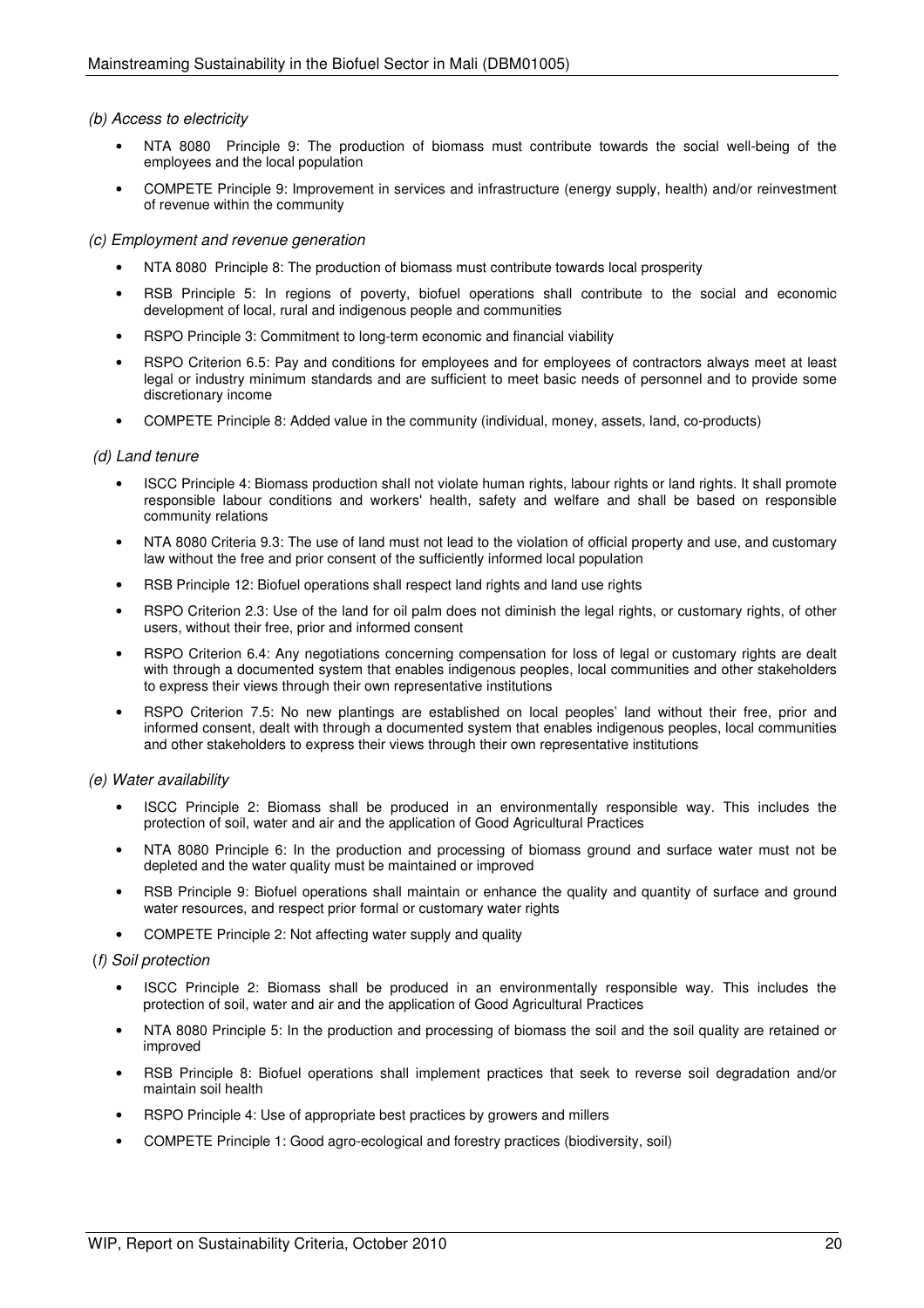It is obvious from the above initial listing that existing international sustainability schemes provide a large number of sustainability principles and criteria which could either be directly used or adapted to the Malian context.

The sustainability concern on increasing energy access for the rural population, however, may not be suitably addressed in existing sustainability schemes. In this field further work by the multi-stakeholder working groups is needed.

#### **4.3 Formulation of indicators for proof of compliance**

For the set up on an effective sustainability scheme in Mali, indicators have to be identified which can be used to verify compliance with the selected principles and criteria.

For the choice of suitable indicators guidance can be provided by existing international sustainability schemes, such as the International Sustainability and Carbon Certification System (ISCC) (see chapter 3.2), the Dutch sustainability scheme (NTA 8080) (see chapter 3.3), the RSB sustainability scheme (see chapter 3.4), and the RSPO sustainability scheme for sustainable palm oil production (see chapter 3.5). Specific indicators are discussed in the documents available at the respective websites of the certification schemes.

In most existing certification schemes clear and measurable indicators only exist for environmental sustainability criteria (e.g. GHG emission reductions, carbon stocks, biodiversity), whereas the compliance with socio-economic sustainability criteria is usually subject to reporting requirements or mandates to perform impact assessments.

In the field of socio-economic impacts of biomass and biofuels, research on the identification of practically applicable and measurable indicators is currently undertaken in the framework of the project Global-Bio-Pact (Global Assessment of Biomass and Bioproduct Impacts on Socio-economics and Sustainability) which is coordinated by WIP Renewable Energies and co-funded by the European Commission (Rutz et al. 2010). Cooperation between Global-Bio-Pact and the current initiative on the development of a certification scheme in Mali is foreseen.

#### **4.4 Policy measures – Elaboration of certification scheme**

In order to provide the grounds for the implementation of biofuel sustainability certification schemes in Mali, such schemes need to be integrated into relevant policy documents, namely the National Strategy on Biofuels under development by the National Agency for the Development of Biofuels (ANADEB).

It may be beneficial to introduce two different sustainability schemes depending on the application of the produced biofuels, i.e. whether the biofuels are used for national consumption (e.g. for rural electrification or as blend with fossil fuels) or for export purposes.

Biofuels for export into the European market will be subject to the sustainability criteria specified in the Renewable Energy Directive (RED). Several certification schemes are already available or will be available during 2011 (e.g. ISCC, REDCert, NTA 8080, RSB) in order to certify compliance with the RED. It is therefore recommended to use these existing certification systems for biofuels export into Europe rather than to develop a new Malian system. Furthermore, most certification systems offer the opportunity to facilitate the adaptation of the systems to national or regional conditions and crops. Biofuels for export will generally be produced by larger companies which should be able to certify biofuels according to international schemes.

On the other hand, biofuels for national consumption or for export into markets without sustainability requirements (i.e. Asian markets) may require the development of a national sustainability scheme with a clear focus on Malian sustainability concerns, namely the avoidance of food-fuel and land tenure conflicts, the increase of energy access for the rural population and the ensuring of sufficient local and national revenue generation. The Malian sustainability scheme may thereby involve less administrative requirements than international schemes in order to limit the associated costs to facilitate the engagement of small-scale farmers in the biofuels sector in Mali.

This sustainability scheme should be developed and overseen by the national agency ANADEB. An interesting option to complement the development of a sustainability scheme is a national mapping and zoning initiative with the aim to identify land suitable for the production of biofuels. Such zoning initiatives have recently been successfully undertaken by the Governments of Brazil and Mozambique providing valuable experiences for a similar initiative in Mali. Based on such land management plans and a suitable set of sustainability criteria, ANADEB could then be responsible to issue or withhold permissions for the implementation of biofuel projects in Mali.